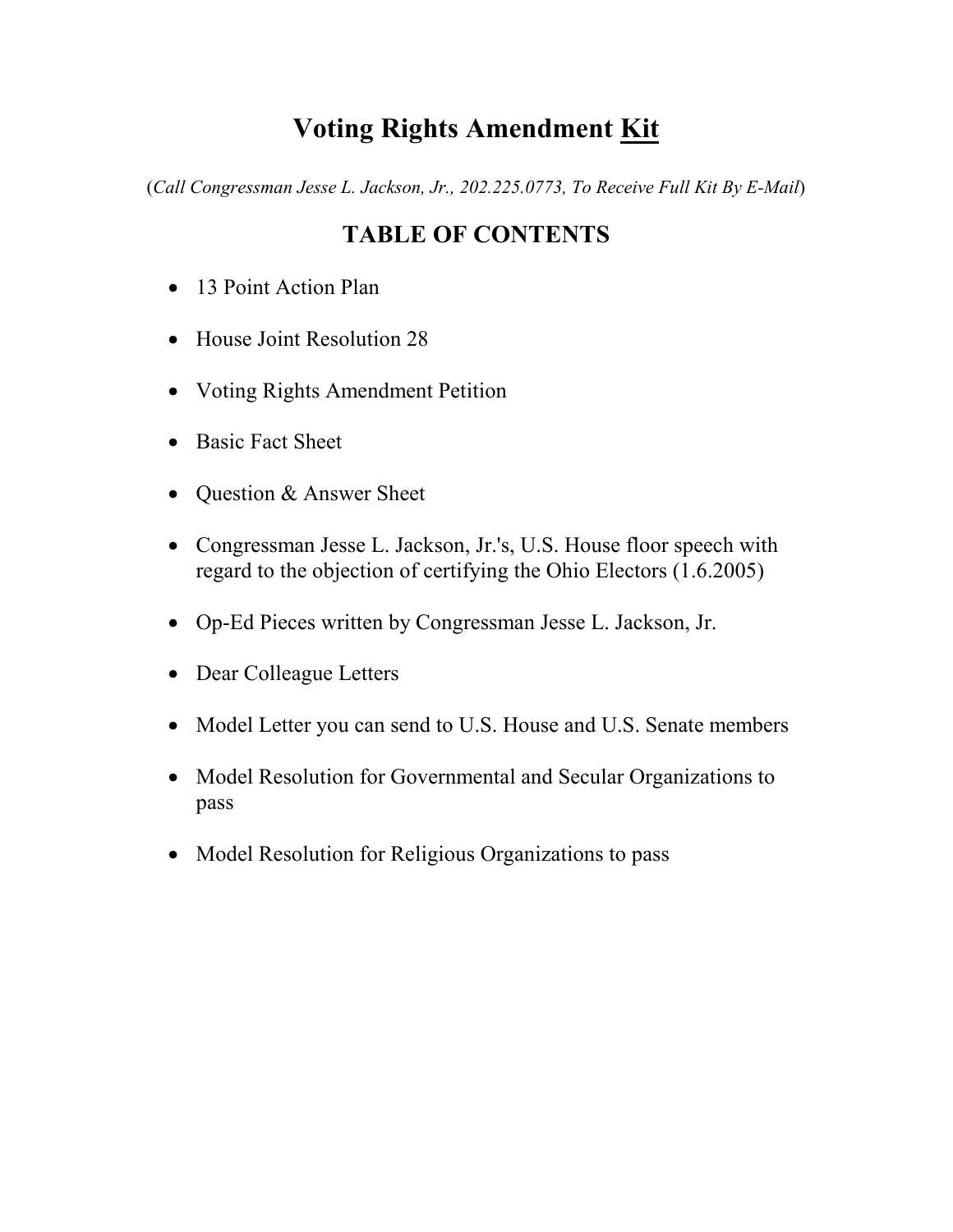# Voting Rights Amendment Action Plan

- 1. Call your U.S. Representative and urge them to support House Joint Resolution 28 (H.J. Res. 28), the Voting Rights Amendment.
- 2. Call your two U.S. Senators and urge them to support a similar Voting Rights Amendment in the Senate.
- 3. Send a letter to your U.S. Representative and two U.S. Senators urging them to support a Voting Rights Amendment (see draft of a model letter to House and Senate members).
- 4. Sign and return the Voting Rights Amendment Petition.
- 5. Copy the Voting Rights Amendment Petition and get as many others to sign and return it as you can.
- 6. Get your state legislature, county commission, city council and/or various secular or religious organizations to pass a resolution in support of H. J. Res. 28 (see model governmental or secular and religious resolutions above).
- 7. Write opinion pieces for your local newspapers and organizational newsletters.
- 8. Go on or call local or national radio talk shows to talk about the need for a Voting Rights Amendment.
- 9. Be a guest on television shows commercial, cable or public access to talk about the need for a Voting Rights Amendment.
- 10. Meet with the editorial boards of your local newspapers to ask them to give editorial support for H.J. Res. 28, the Voting Rights Amendment.
- 11. Meet with radio and TV writers of editorials and/or public service announcements asking for their support of a Voting Rights Amendment.
- 12. This may require a special category, but if your organization "scores" federal elected officials, indicate whether they are co-sponsors of H.J. Res. 28 (or the Senate equivalent), since it's unlikely under a Republican controlled Congress that any actual votes will take place.
- 13. If your organization sends a questionnaire to candidates running for any office (local, county, state or federal - i.e., U.S. Representatives, Senators or President of the United States), during each election cycle ask whether they: (a) support adding a Voting Rights Amendment to the Constitution; and (b) at the U.S. House and Senate levels, ask if they are co-sponsors of House Joint Resolution 28.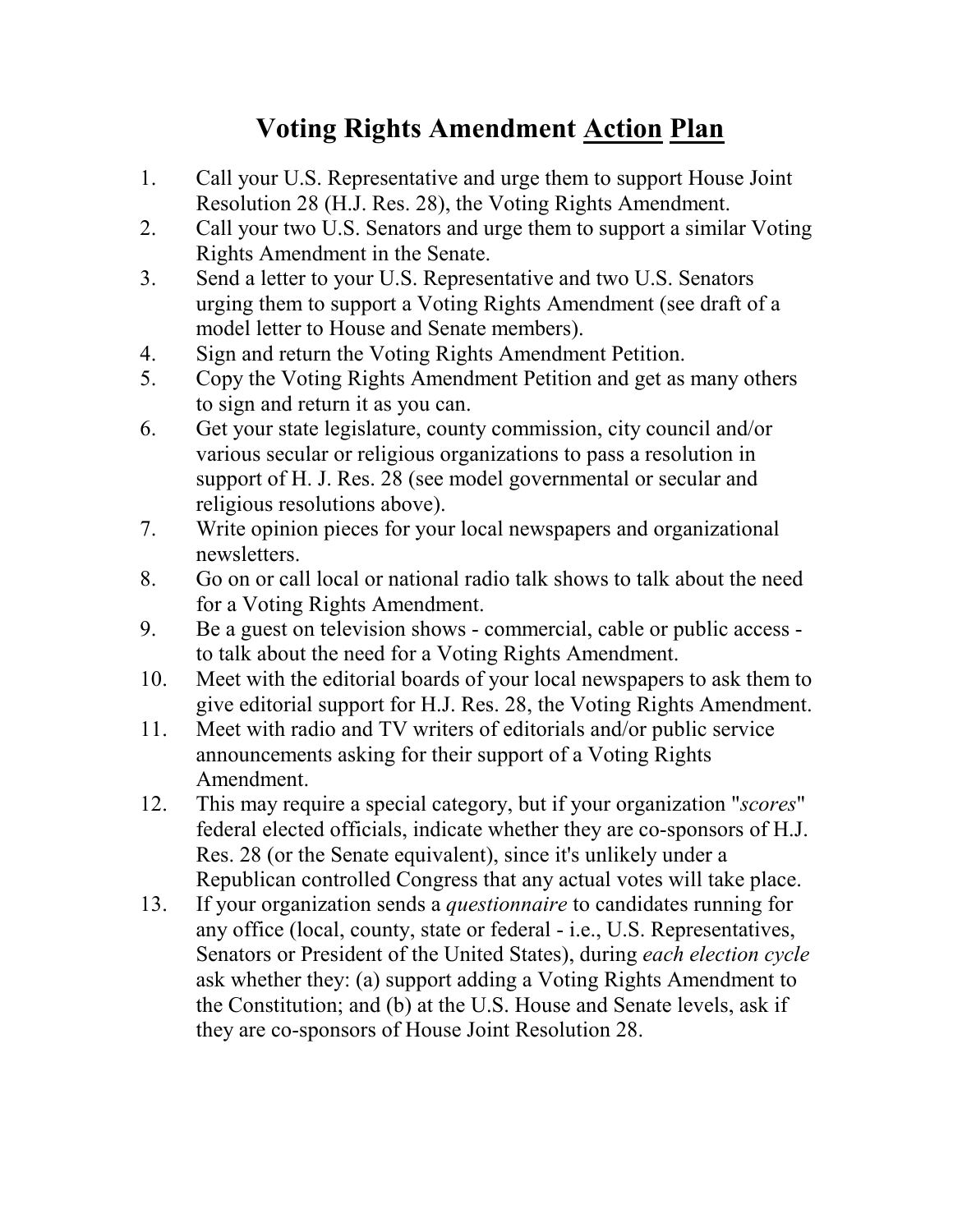## House Joint Resolution 28

Proposing an amendment to the Constitution of the United States regarding the right to vote.

#### IN THE HOUSE OF REPRESENTATIVES

Mr. JACKSON of Illinois (for himself, Mr. BISHOP of Georgia, Ms. CORRINE BROWN of Florida, Mr. BUTTERFIELD, Ms. CARSON, Mrs. CHRISTENSEN, Mr. CLAY, Mr. CLYBURN, Mr. CONYERS, Mr. CUMMINGS, Mr. FATTAH, Mr. FORD, Mr. GUTIERREZ, Mr. HASTINGS of Florida, Mr. HINCHEY, Ms. JACKSON-LEE of Texas, Mr. JEFFERSON, Ms. EDDIE BERNICE JOHNSON of Texas, Mrs. JONES of Ohio, Ms. KAPTUR, Mr. KENNEDY of Rhode Island, Ms. KILPATRICK of Michigan, Mr. KUCINICH, Ms. LEE, Mr. LEWIS of Georgia, Mr. MEEK of Florida, Mr. MEEKS of New York, Mrs. NAPOLITANO, Ms. NORTON, Mr. OWENS, Mr. PAYNE, Mr. RANGEL, Mr. RUSH, Mr. SANDERS, Mr. SCOTT of Georgia, Mr. SCOTT of Virginia, Mr. SERRANO, Mr. STARK, Mr. THOMPSON of Mississippi, Mr. TOWNS, Ms. VELAZQUEZ, Ms. WATERS, Ms. WATSON, Mr. WATT, Ms. WOOLSEY, Mr. WYNN, Ms. MCKINNEY, Mr. CLEAVER, Mr. DAVIS of Illinois, Ms. SCHAKOWSKY, Mr. RYAN of Ohio, Ms. MILLENDER-MCDONALD, Mr. AL GREEN of Texas, Mr. HOLT, and Mr. DAVIS of Alabama) introduced the following joint resolution; which was referred to the Committee on the Judiciary

#### JOINT RESOLUTION

Resolved by the Senate and House of Representatives of the United States of America in Congress assembled, (two-thirds of each House concurring therein), That the following article is proposed as an amendment to the Constitution of the United States, which shall be valid to all intents and purposes as part of the Constitution when ratified by the legislatures of three-fourths of the several States:

#### `Article --

`SECTION 1. All citizens of the United States, who are eighteen years of age or older, shall have the right to vote in any public election held in the jurisdiction in which the citizen resides. The right to vote shall not be denied or abridged by the United States, any State, or any other public or private person or entity, except that the United States or any State may establish regulations narrowly tailored to produce efficient and honest elections.

`SECTION 2. Each State shall administer public elections in the State in accordance with

election performance standards established by the Congress. The Congress shall reconsider such election performance standards at least once every four years to determine if higher standards should be established to reflect improvements in methods and practices regarding the administration of elections.

`SECTION 3. Each State shall provide any eligible voter the opportunity to register and vote on the day of any public election.

`SECTION 4. The Congress shall have power to enforce this article by appropriate legislation.'.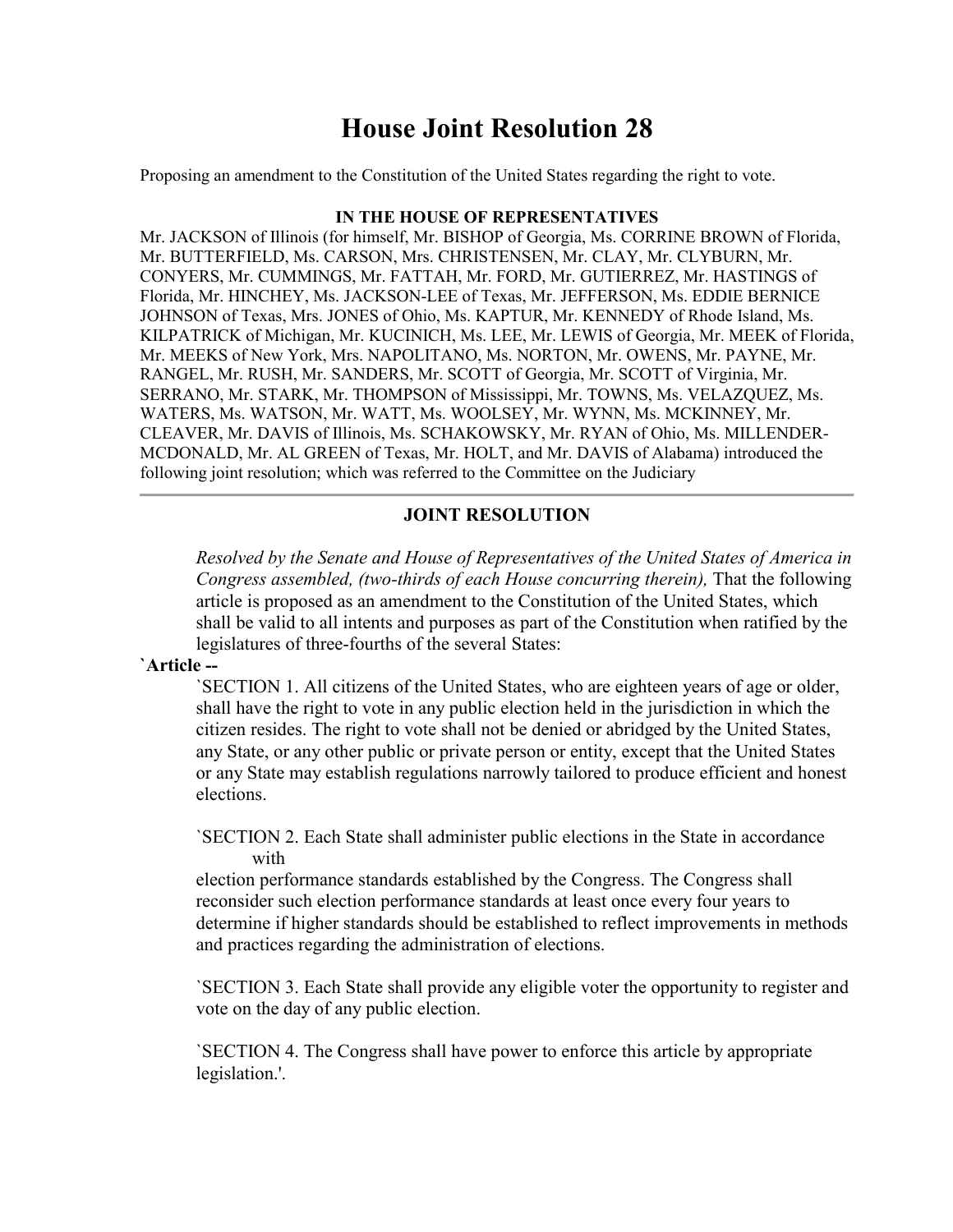### Voting Rights Amendment (H. J. Res. 28) Petition (Or Senate Equivalent)

Dear Congressman Jesse L. Jackson, Jr.:

I agree with you that we need an individual citizenship right to vote to overcome our current states' rights system. Please share my views with my U.S. Representative and two U.S. Senators.

Signature

#### PLEASE PRINT BELOW CLEARLY

\_\_\_\_\_\_\_\_\_\_\_\_\_\_\_\_\_\_\_\_\_\_\_\_\_\_\_\_\_\_\_\_\_\_\_\_

| Mr-Mrs-Ms-Miss-Dr.-Rev.-St.Sen.-St.Rep.-Other                                                                                                                                                                                                                                                                    |
|------------------------------------------------------------------------------------------------------------------------------------------------------------------------------------------------------------------------------------------------------------------------------------------------------------------|
| First Name $\frac{1}{2}$ $\frac{1}{2}$ $\frac{1}{2}$ $\frac{1}{2}$ $\frac{1}{2}$ $\frac{1}{2}$ $\frac{1}{2}$ $\frac{1}{2}$ $\frac{1}{2}$ $\frac{1}{2}$ $\frac{1}{2}$ $\frac{1}{2}$ $\frac{1}{2}$ $\frac{1}{2}$ $\frac{1}{2}$ $\frac{1}{2}$ $\frac{1}{2}$ $\frac{1}{2}$ $\frac{1}{2}$ $\frac{1}{2}$ $\frac{1}{2}$ |
|                                                                                                                                                                                                                                                                                                                  |
|                                                                                                                                                                                                                                                                                                                  |
|                                                                                                                                                                                                                                                                                                                  |
|                                                                                                                                                                                                                                                                                                                  |
| $\frac{Zip}{\sqrt{1 + (1 + (1 + i))}}$                                                                                                                                                                                                                                                                           |
| Home Phone Number                                                                                                                                                                                                                                                                                                |
|                                                                                                                                                                                                                                                                                                                  |
| <b>Optional:</b> Work Phone # $\left( \begin{array}{cc} 1 & 1 \\ 1 & 1 \end{array} \right)$ $\left( \begin{array}{cc} 1 & 1 \\ 1 & 1 \end{array} \right)$                                                                                                                                                        |
| Congressman Jesse L. Jackson, Jr., will fill this in:                                                                                                                                                                                                                                                            |
|                                                                                                                                                                                                                                                                                                                  |
| <b>Congressional District # U.S. Representative</b>                                                                                                                                                                                                                                                              |
| <b>U.S. Senators</b>                                                                                                                                                                                                                                                                                             |

Please Return To: Congressman Jesse L. Jackson, Jr. 2419 Rayburn HOB Washington, DC 20515-1302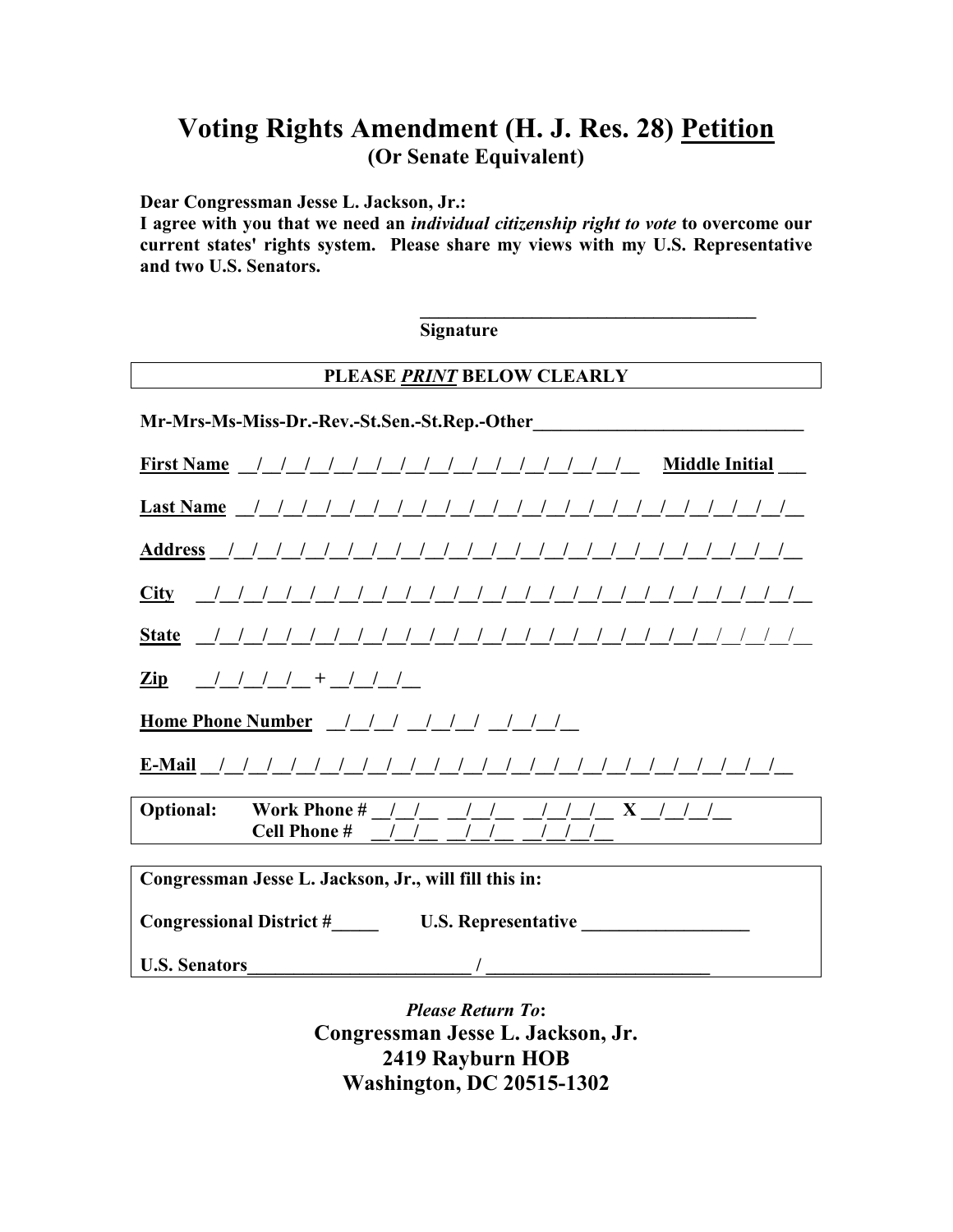# Voting Rights Amendment Fact Sheet

Most Americans believe that the "legal right to vote" in our democracy is explicit (not just implicit) in our Constitution and laws. However, our Constitution only provides explicitly for *non-discrimination in voting* on the basis of race, sex, and age in the 15th, 19th and 26th Amendments respectively.

Even though the "vote of the people" is perceived as supreme in our democracy because voting rights are protective of all other rights - Justice Scalia in *Bush v. Gore* constantly reminded Al Gore's lawyers that there is no explicit or fundamental right to suffrage in the Constitution. The Supreme Court majority concluded: "*the individual* citizen has no federal constitutional right to vote for electors for the President of the United States." (Bush v. Gore, 531 U.S. 98, 104 (2000)

Voting in the United States is based on the constitutional principle of "states' rights." The 10th Amendment to the Constitution states: "The powers not delegated to the United States by the Constitution, nor prohibited by it to the States, are reserved to the States respectively, or to the people." Since the word "vote" appears in the Constitution only with respect to non-discrimination, the so-called right to vote is a "state right." Only a constitutional amendment would give every American an individual affirmative citizenship right to vote.

Our states' rights voting system means there are approximately 13,000 separately administered voting jurisdictions in the United States. Our states' rights voting system is *structured* to be *separate and unequal*.

According to a joint study by Cal-Tech and MIT, somewhere between four and six million votes were not counted in 2000 because many states had problems similar to what occurred in Florida.

Without the constitutional right to vote, Congress can pass voter legislation - and Congressman Jackson supports progressive electoral reform legislation - but it leaves the "states' rights" system in place. Currently, Congress mostly uses financial and other incentives to entice the states to cooperate and comply with the law. It's one reason there have been so many problems with the recently passed Help America Vote Act and why many states still have not fully complied with the law.

Attorney General John Ashcroft sent a letter to the National Rifle Association. In it he wrote: "Let me state unequivocally my view that the text and the original intent of the Second Amendment clearly protect the right of individuals to keep and bear firearms." If Americans had a choice between the RIGHT TO A GUN and the RIGHT TO VOTE, it would be nearly unanimous. Americans would choose the right to vote! If that is the priority of the American people, then we should have the wisdom and political will to codify it in the form of a constitutional amendment. House Joint Resolution 28 (H. J. Res. 28)is such an amendment!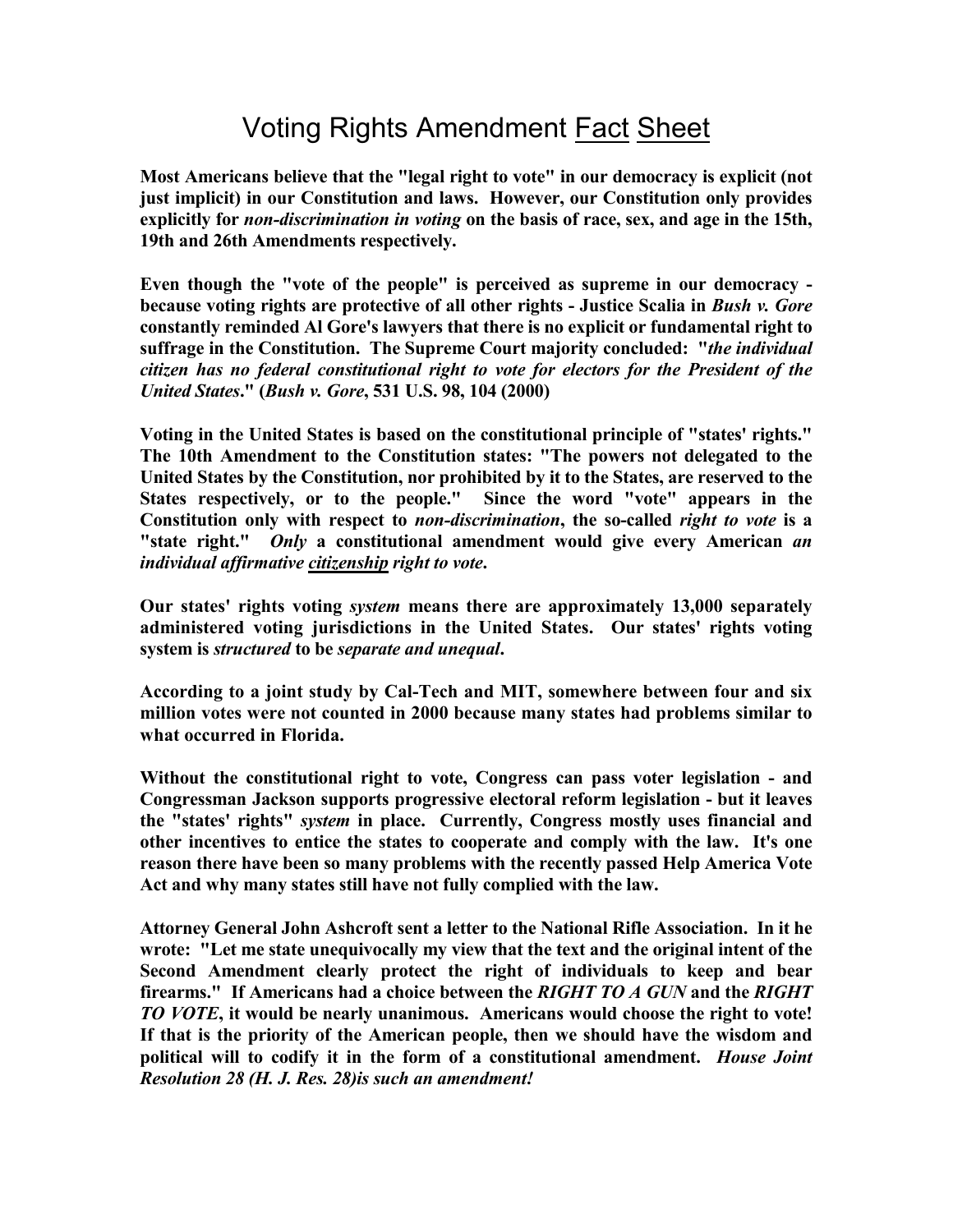To fulfill the democratic ideal, an affirmative voting rights constitutional amendment still lies in the future. According to Harvard's Constitutional Law Professor Alexander Keyssar, 108 of the 119 nations in the world that elect their representatives to all levels of government in some democratic fashion explicitly guarantee their citizens the right to vote in their Constitution. Both Afghanistan's Constitution and Iraq's interim legal document contain a right to vote.

The United States is one of the eleven nations in the world that doesn't provide an explicit right to vote in its Constitution.

## YOU can help to change this!

To find out if your member of the House of Representatives is a co-sponsor of House Joint Resolution 28 go to http://thomas.loc.gov; enter H J Res 28 where it says "Bill Number"; click on Search; click on "Bill Summary & Status; and finally click on "Cosponsors."

Call your U.S. Representative and ask them to become a co-sponsor of House Joint Resolution 28!

Call your two U.S. Senators and ask them to introduce or co-sponsor a similar bill in the Senate!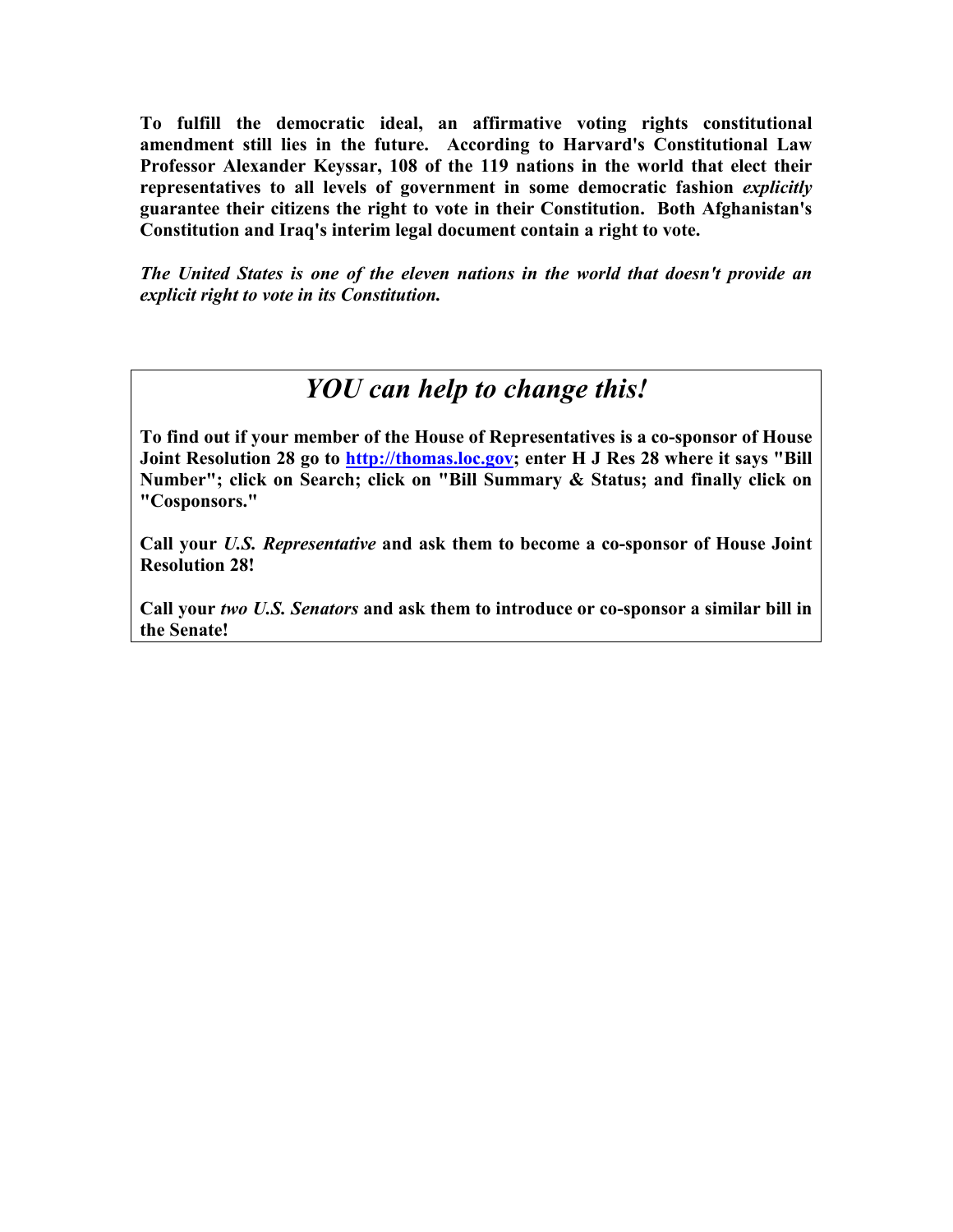## Voting Rights Amendment Questions & Answers

- Q. I'm a registered voter and every time there's an election I'm entitled to vote and I vote. What do you mean I don't have a "right to vote?"
- A. I mean as an American you don't have a citizenship right to vote. Voting in the United States is a "state right" not a "citizenship right."
- Q. Who said I don't have a citizenship right to vote?
- A. The U.S. Supreme Court in *Bush v. Gore* (2000). In their ruling the majority of the Justices said in very plain language, "the individual citizen has no federal constitutional right to vote for electors for the President of the United States." It's electors in the Electoral College, not the direct popular vote of the people that elects the President and Vice President in the United States. State legislatures appoint electors to the Electoral College and those electors can, if they choose, ignore the popular will (vote) of the people in casting their vote for President and Vice President.
- Q. What's the difference between a *citizenship right* and a *state right*?
- A. The 1st Amendment contains *individual citizenship rights* that follow or go with you *from state to state* (that is, they are the same wherever you are in the U.S.); and they are protected and enforced by the federal government - you have equal protection under the law by the executive, legislative and judicial branches of the federal government. Therefore, as a result of the 1st Amendment, every American citizen has an individual right to free speech, freedom of assembly, and religious freedom (or to choose no religion at all), regardless of which state you are in - individual rights that are protected by the federal government. A state right is NOT an American citizenship right (that is, not protected by the federal government), but a right defined and protected by each state - and limited to that state. Therefore, when it comes to voting, each state is different (separate and unequal) because voting is a state right.
- Q. But don't the 15th, 19th and 26th Amendments give African Americans, women and 18-year-olds the right to vote?
- A. No! Each of those amendments are stated in the negative and guarantee African Americans, women and 18-year-olds respectively non-discrimination in voting. They do not grant them an affirmative individual right to vote that follows them from state-to-state.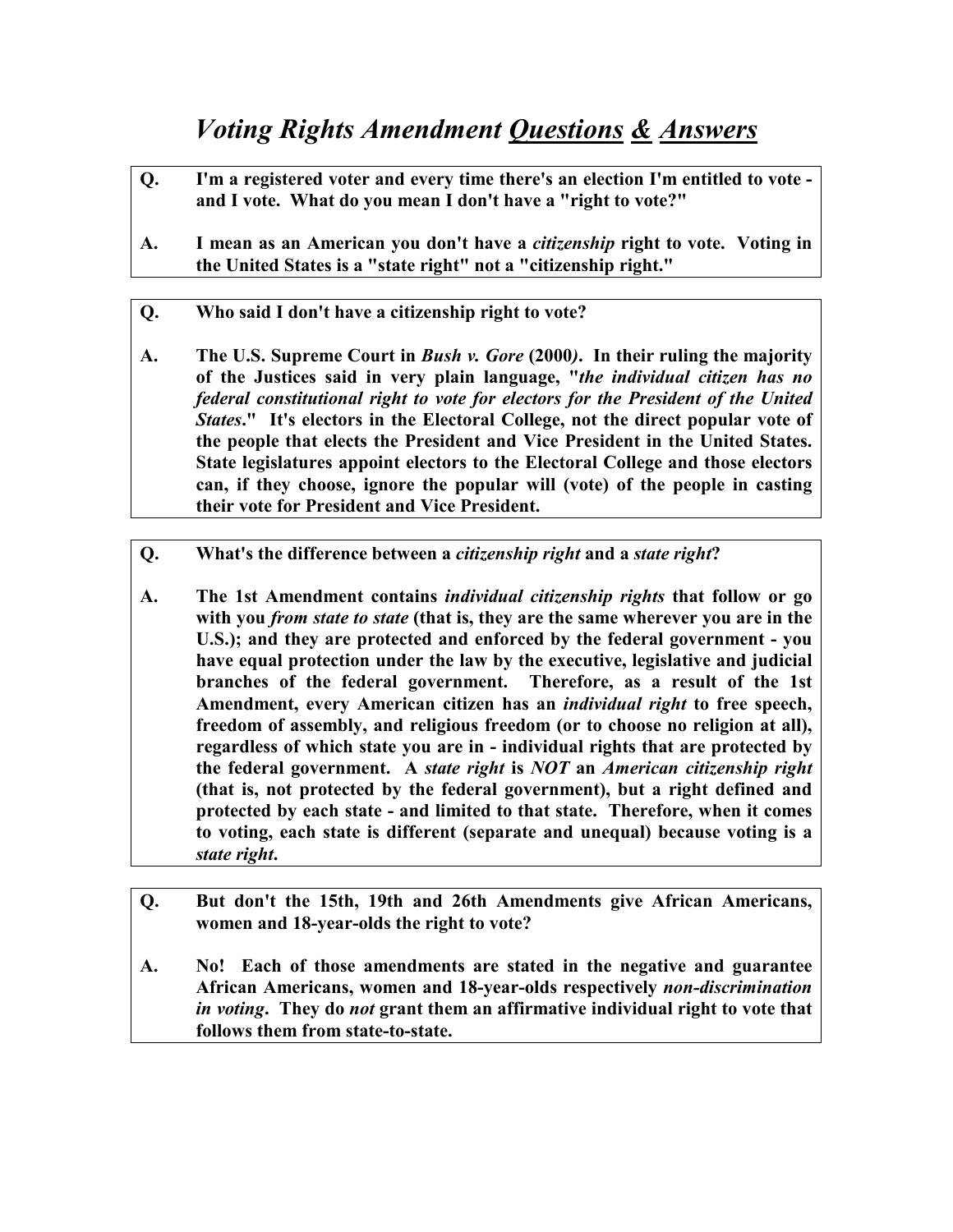- Q. So what is the 1965 Voting Rights Act (VRA)?
- A. Technically, it is misnamed. It should have been called the 1965 Non-Discrimination in Voting Act. The 1965 VRA was the implementing legislation of the 15th Amendment (ratified on December 18, 1870). It could only be implemented in our day after *Brown* (1954) overturned *Plessy* (1896).
- Q. What about the 1993 Motor Voter Act and the 2002 Help America Vote Act (HAVA)?
- A. Both are further implementing the 15th Amendment and both accept and do not challenge the *constitutional foundation* of "states' rights" in voting.
- Q. Why do we need a Voting Rights Amendment?
- A. Any power not given to the federal government by the Constitution belongs to the states. The word "slavery" was *not* in the Constitution. It was protected by the 10th Amendment, the constitutional basis of "states' rights." The affirmative individual right to vote is not in the Constitution therefore it is a state right. Just as it took a 13th Amendment to overcome the limitations of the 10th Amendment to outlaw slavery, it will take a 28th Amendment (House Joint Resolution 28) to overcome the limitations of the 10th Amendment with respect to "states' rights" in voting.
- Q. What are the provisions in House Joint Resolution 28?
- A. First it would give every American an individual right to vote. Second when Americans turn 18 (male and female) and are required to register with the Selective Service System they would at the same time automatically be registered to vote. The Selective Service System would send their voter registration to their local board of election and in the future the U.S. Postal Service would automatically transfer any change of address from the old local board of election to the new board of election. Third it would give Congress the power and authority to make laws that would provide a unitary voting system that is fair to all - that is, give every American citizen an equal access to vote, shield our voting system from fraud and abuse, insure that every vote is accurately counted, and review our voting system every four years to make sure it is the best and most secure voting system in the world.

Q. What are the advantages of fighting for human rights and constitutional amendments?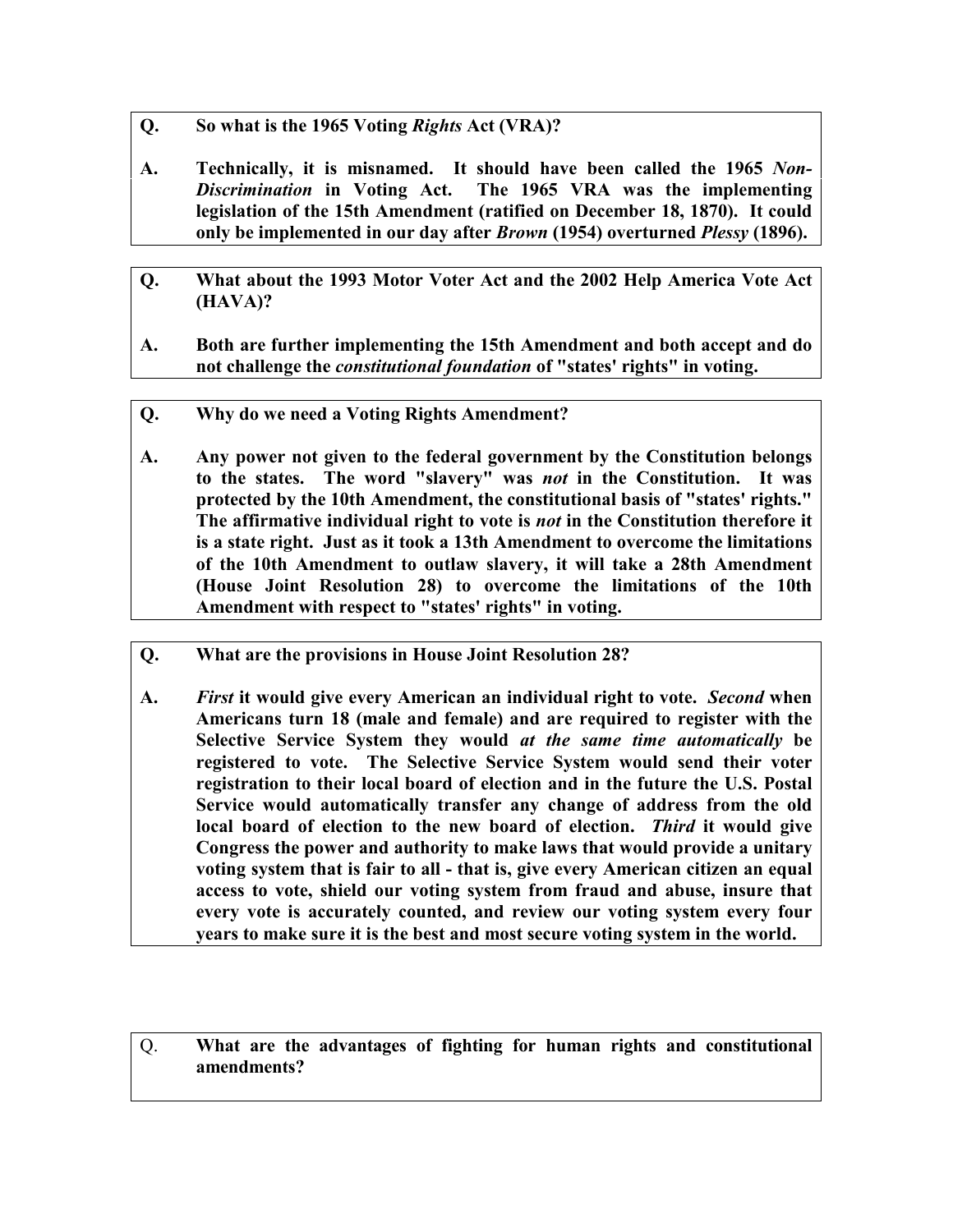A. Human rights and constitutional amendments are:

> non-partisan (they're neither Democratic nor Republican);

- > non-ideological (they're not liberal, moderate, or conservative);
- > non-programmatic (they don't require a particular means, approach or program to realize them); and

> non-special interest (they're for all Americans).

We can *experiment* to find the best *means* of fulfilling such a constitutional right!

- Q. Does House Joint Resolution 28, the Voting Rights Amendment, eliminate the Electoral College?
- A. No! The elimination of the Electoral College is proposed in House Joint Resolution 36 (109th Congress), which would allow us to elect the President and Vice President on the basis of a majority of the popular vote - or oneperson, one-vote. The two ideas - a right to vote and elimination of the Electoral College - were deliberately separated because many Americans support only one or the other idea, but not both ideas together. H. J. Res. 28 only requires the Electors from each state to cast their Electoral College votes for the candidate who wins a majority of the popular votes in that state. Under the present Constitution, a state legislature can ignore the popular vote in a state and elect their own electors to the Electoral College regardless of the popular vote in the state - as the Republicans were prepared to do in Florida in 2000.
- Q. What are the major objections to House Joint Resolution 28?
- A. They fall in two broad categories: (A) a misunderstanding or a misstatement of the issue and problem; and  $(B)$  an argument that even though the "right to" vote" is not explicitly in the Constitution - similar to Roe v. Wade's claim of a right to privacy - a fundamental right to vote can be *construed* to be there.

The following is a more detailed explanation of the two objections.

(A) The misunderstanding or misstatement of the problem can best be illustrated by an exchange that took place between the Rev. Al Sharpton and Senator Bob Graham during a Democratic presidential primary debate. In light of the presidential fiasco in Florida in 2000, and during the South Carolina Democratic presidential candidate's debate on May 3, 2003, the Rev. Al Sharpton asked Florida Senator Bob Graham if he would support adding a voting rights amendment to the Constitution. In essence Senator Graham said the following: "I haven't seen the legislation, but probably not. I believe states should remain in control of election procedures. And I'm against federalizing the election process." Let's analyze his arguments.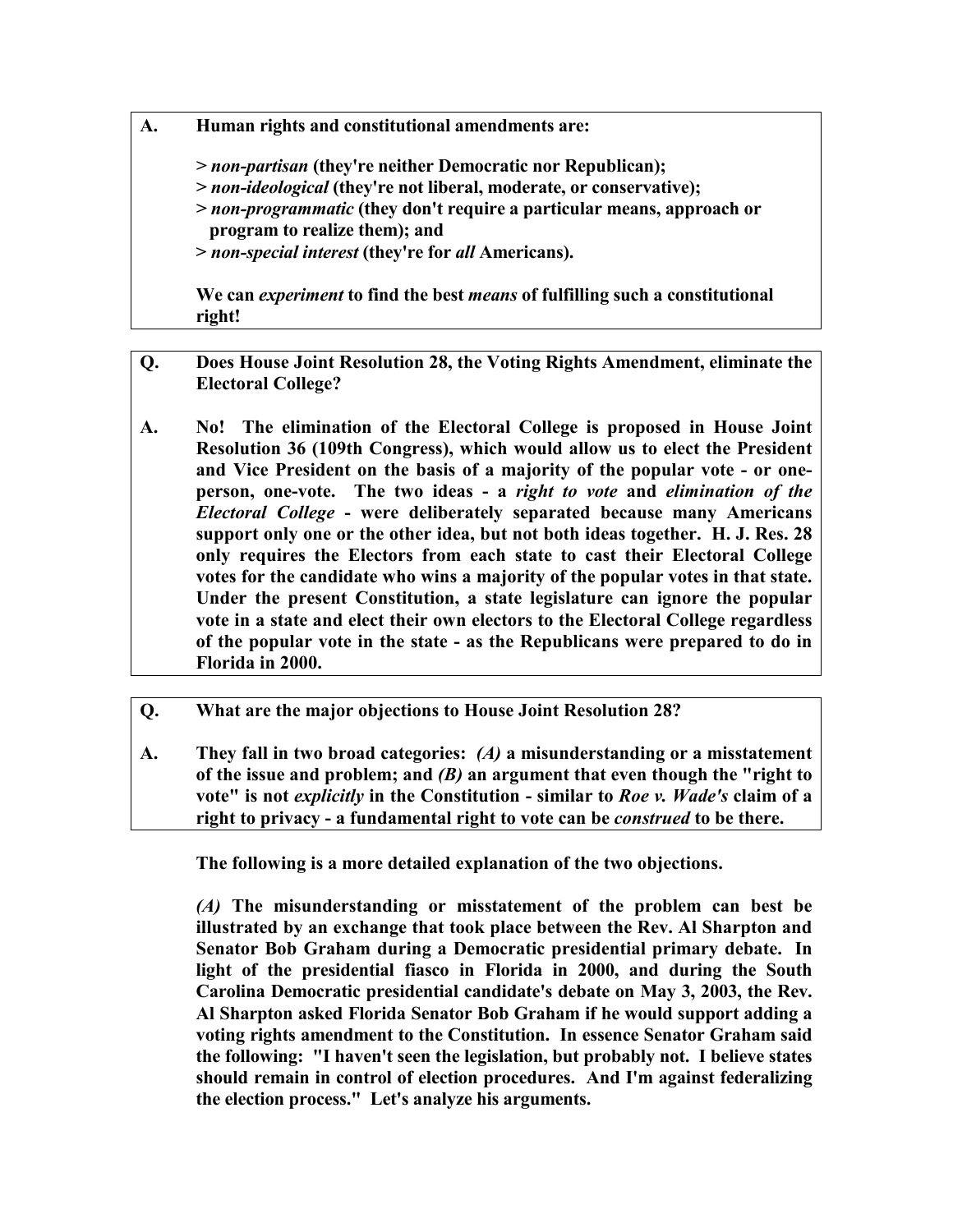First, it means Senator Graham essentially supports the status quo when it comes to voting rights because, under current law, 2000 could happen again in Florida or elsewhere - and many of the same voting problems were manifest in 2004 even though the election was not close enough for the media to highlight or refocus attention on them as intensely again.

- For example, in Ohio, even though the election outcome was not in doubt, months after the 2004 election, votes were still being counted.
- The winner of the popular vote losing has happened four times in our history - 1824, 1876, 1888 and 2000.
- Most Americans are totally unaware that, nationally, according to a joint study by the California Institute of Technology and Massachusetts Institute of Technology, somewhere between four and six million votes were not counted in 2000 because many states had similar problems to what occurred in Florida.
- Other states' election systems didn't get the same exposure as Florida's because the winner in other states was not in doubt. For example, Illinois was worse than Florida - it didn't count nearly 200,000 votes with similar problems to Florida's - but because Gore won Illinois by 569,605 votes, the winner of the state's electoral votes was not in doubt. In Illinois and other states too, most of the problems - with voting and machines - were concentrated in the poor and minority communities.

"Amazingly, the government of the United States conducts and provides no official count of the vote for president." (Overruling Democracy - The Supreme Court vs. The American People, by Jamin B. Raskin, p. 66) Can you imagine the United States recognizing a close and hotly contested third world "democratic" election where the citizens had no right to vote, as much as six percent of the total vote was not counted; where there were no official results provided by the government; and where that country's Supreme Court declared it's personal and ideological friend the winner, even though the declared winner did not get the most popular votes?

Second it means Senator Graham supports "states' rights" when it comes to voting rights. Senator Graham and others need to be reminded that slavery was not supported directly in the Constitution. The word "slavery" never appeared in the Constitution. Slavery was supported constitutionally because states had a right - "states' rights" - to provide legal cover allowing private citizens to own other human beings. Today the same states' rights system continues with respect to voting.

Third, H. J. Res. 28 does not federalize voting any more than the First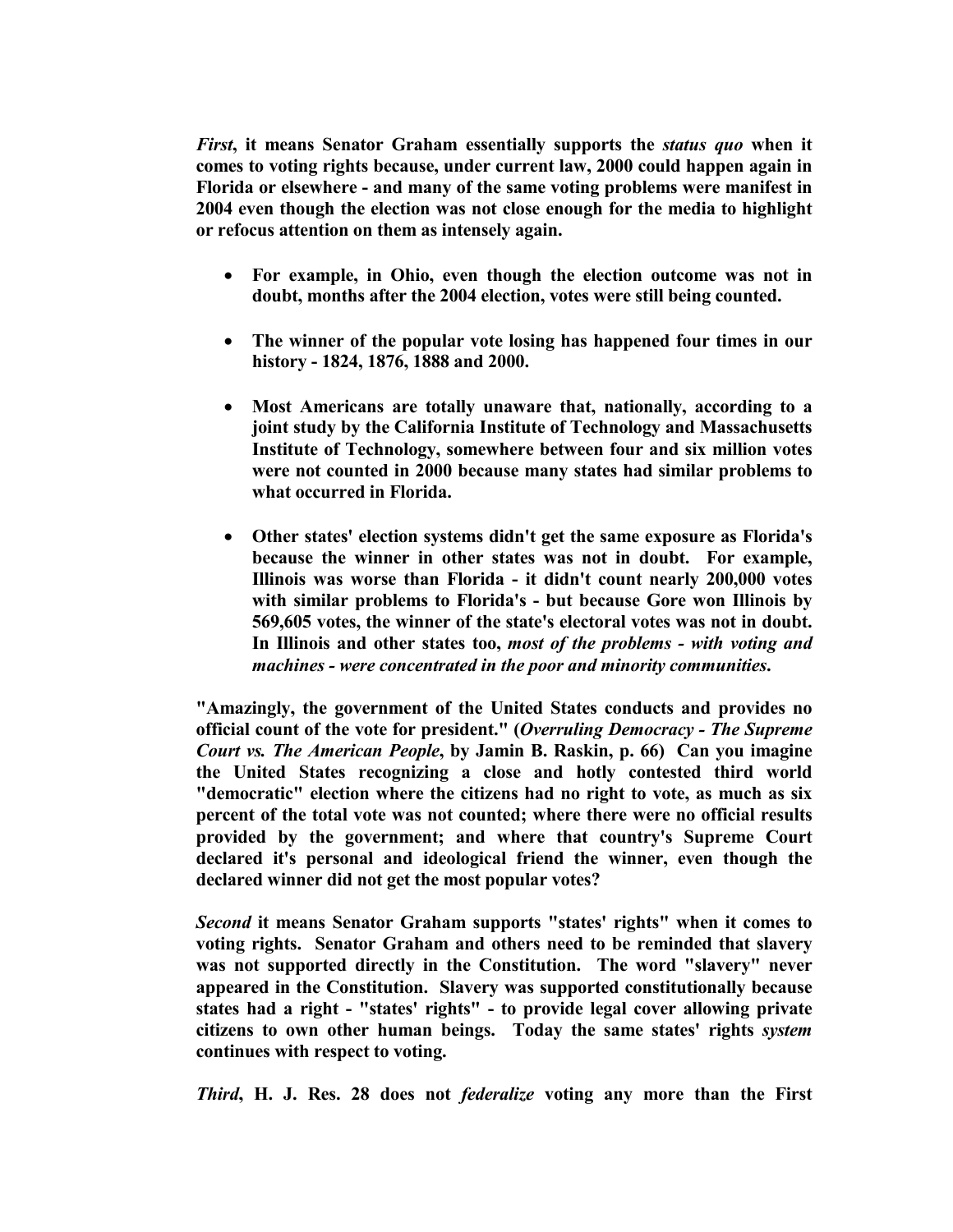Amendment federalizes free speech or freedom of religion. The First Amendment's right to free speech and religion is an individual citizenship right (not a "federal right") applicable to every American that is protected by the federal government. It's an individual right that can be protected with federal legislation and upheld in a federal court of law. Likewise, a voting rights amendment would grant every American an individual citizenship right to vote that would ultimately be affirmed by Congress through legislation and validated through Supreme Court interpretation.

Fourth in essence, then, in the South Carolina debate, Senator Graham chose "states' rights" over an "individual right." Senator Graham chose Florida's right to set an arbitrary December 12 deadline to count all the votes, which took precedence over every individual American's vote being counted.

Fifth Attorney General John Ashcroft sent a letter to the National Rifle Association asserting that every American has an individual constitutional RIGHT TO A GUN. In it he wrote: "Let me state unequivocally my view that the text and the original intent of the Second Amendment clearly protect the right of individuals to keep and bear firearms." Some agree and others disagree with that interpretation. However, the Supreme Court made it absolutely clear in Bush v. Gore - "there is NO INDIVIDUAL CITIZENSHIP RIGHT TO VOTE..." in the Constitution!

(B) There is a group of legal scholars who believe federal legislation can be written under our current constitutional construct and legal structure that would sufficiently solve all of our voting problems. If Congress had the will, under our current Constitution, it could do much more to strengthen the administration of a unitary voting system, protect the vote and fully count all votes. However, absent a voting rights amendment, any solutions to our most pressing voting rights problems will not be universal or sustainable.

How can we achieve equal protection under the law in voting in 13,000 separate and unequally administered voting jurisdictions? We can't!

Consider three problems that cannot be solved under our current Constitution but could be solved under the individual right to vote in House Joint Resolution 28: (1) the lack of voting rights or statehood in Washington, DC; (2) the issue of ex-felons; and (3) local elections.

First consider the political disenfranchisement of the citizens of Washington, DC. For example, Congressman Jackson was born in South Carolina, raised in Chicago and went to college in North Carolina. As an American citizen, two U.S. Senators and a U.S. Representative automatically represented him while in South Carolina, Illinois and North Carolina. However, when he went to high school in Washington, DC, he was still a U.S. citizen, but he had no voting representation in Congress.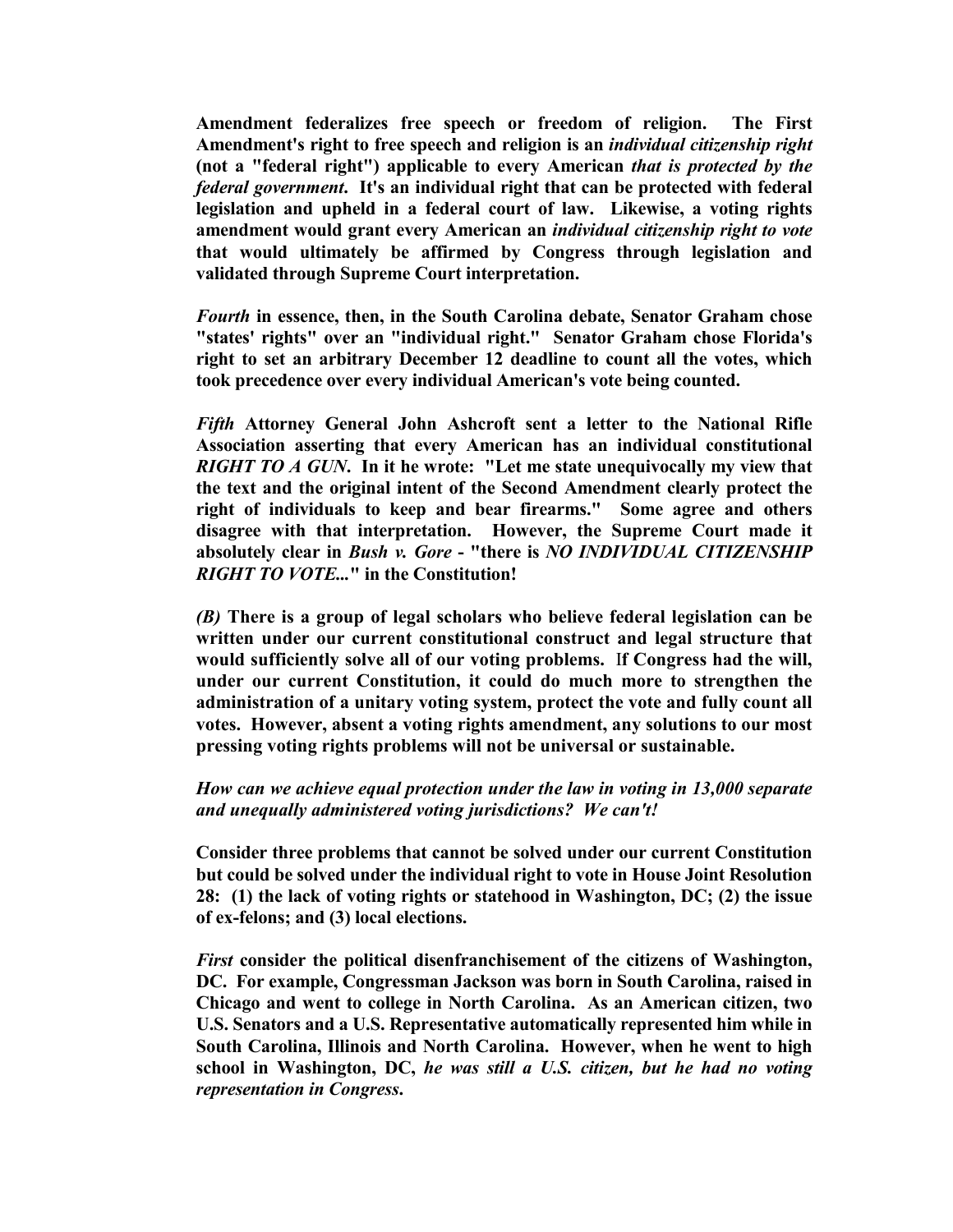Under the current Constitution, DC has tried to get such political representation through the process of a *constitutional amendment* - and it failed because not enough states ratified it. In 1993 the *legislative* route was tried and statehood was denied - the first time in American history a people were denied statehood that met all the historic criteria for admission as a state. They also tried the judicial route and the judges ruled against them. Ignoring the democratic ideal of voting, the court said, "The Equal Protection Clause does not protect the right of all citizens to vote, but rather the right of all *qualified* citizens to vote" (Alexander v. Daley, 90 F. Supp. 2d, 35, 66, emphasis added). "To be qualified, you must belong to a 'state' within the meaning of Article I and the Seventeenth Amendment and must be granted the right to vote by the state." (Overruling Democracy - The Supreme Court vs. The American People, By Jamin B. Raskin, p. 36).

Granting all Americans a constitutional citizenship right to vote would put the disenfranchised DC residents on an equal footing before the law with all other Americans and virtually make inevitable their gaining voting rights or statehood - and the resulting full political representation in Congress.

Second, under the current Constitution's states' rights voting structure, Congress does not have the power or authority to establish a unitary voting system. We are stuck with a states' rights structure and privatized election mechanics - that is, stuck with the Florida's, Illinois', Katherine Harris', Ken Blackwell's and Diebold's of the world. Under the Help America Vote Act (HAVA) - passed after the 2000-election debacle - Congress authorized \$3.8 billion to improve the administration of our election system. By the 2004 election only a hand full of states had fully implemented improved systems. New York had not even passed implementing legislation to *qualify* to receive HAVA funds!

Third, even those legal scholars who say a fundamental right to vote can be construed to be in the Constitution admit that Congress can only pass a law that would apply to federal elections but would not apply to state and local elections.

It is obvious that the right to vote would be clearer and more secure if it were explicitly in the Constitution instead of having to be construed to be there!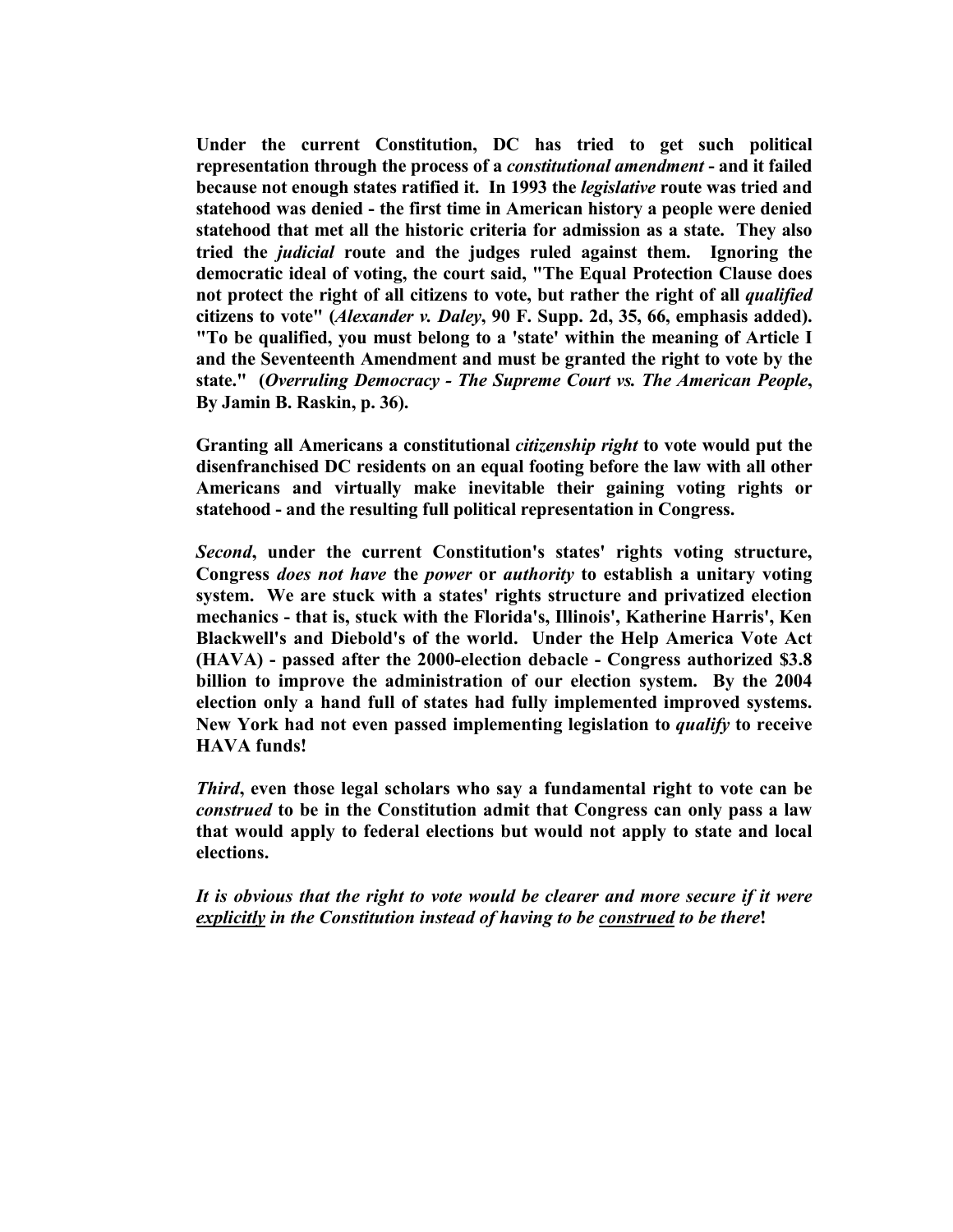#### Our Voting System Needs A New Constitutional Foundation Floor Statement By Congressman Jesse L. Jackson, Jr. Thursday, January 6, 2005

#### "The individual citizen has no federal constitutional right to vote for electors for the President of the United States." (Bush v. Gore, 531 U.S. 98, 104 (2000)

"In the eyes of the [Supreme] Court, democracy is rooted not in the right of the American people to vote and govern but in a set of state-based institutional arrangements for selecting leaders." ( Overruling Democracy - The Supreme Court v. The American People, By Jamin B. Raskin, p. 7)

"Amazingly, the government of the United States conducts and provides no official count of the vote for president." (Overruling Democracy - The Supreme Court vs. The American People, by Jamin B. Raskin, p. 66)

"Thanks to the long and peculiar way in which suffrage evolved in the United States, the U. S. Constitution contains no affirmative right to vote for American citizens. That is likely the most important single gap in our Constitution, and it ought to be remedied as soon as possible." (Alexander Keyssar, Matthew W. Stirling, Jr., Professor of History and Social Policy at Harvard University's John F. Kennedy School of Government. His books include The Right to Vote: The Contested History of Democracy in the United States.)

Don't be confused or misled. Today's objection is *not* about an *ELECTION RESULT*, *it's* about an ELECTION **SYSTEM** that's broken and needs fixing.

Today you're hearing the facts about voter irregularities in Ohio. In 2000 you saw a similar mess in Florida. There were serious voting problems in other states - for example, New Mexico, Nevada and Florida again.

As we try to spread democracy to Iraq, Afghanistan and elsewhere, it might be wise, *first*, to look in the mirror; to take a serious look at our own house; and to analyze our own democracy.

What's wrong with our democracy? What's wrong with our voting system? Stateafter-state, year-after-year, why do we keep on having these problems?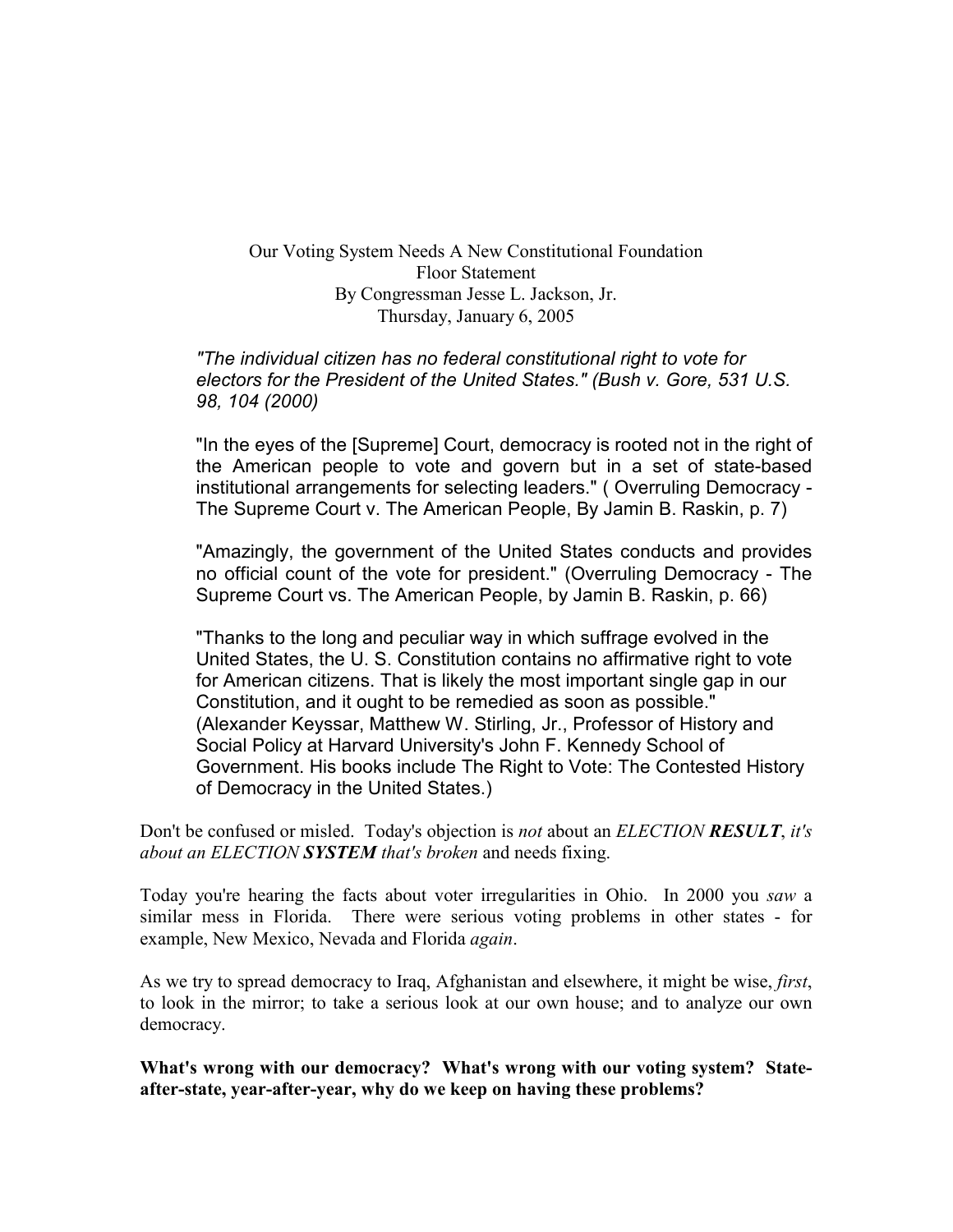The *fundamental* reason is this: most Americans and many in this body will find it shocking and hard to believe, but we have these problems because *AMERICANS DO* NOT HAVE THE RIGHT TO VOTE IN THEIR CONSTITUTION and CONGRESS DOES NOT HAVE THE AUTHORITY CONSTITUTIONALLY TO ESTABLISH A UNITARY VOTING SYSTEM!

In 2000, the U.S. Supreme Court in *Bush v. Gore* said in very plain language, "*the* INDIVIDUAL CITIZEN has no federal constitutional right to vote for electors for the President of the United States."

You say, "Congressman, I'm a registered voter and every time there's an election I'm entitled to vote - and I vote. What do you mean I don't have a *`right to vote'*?"

I mean as an American you don't have a *citizenship* right to vote. Voting in the United States is a "state right" not a "citizenship right."

We keep on having these problems because our voting system is built on the constitutional foundation of "states' rights" - 50 states, 3,067 counties and 13,000 different election jurisdictions, ALL SEPARATE AND UNEQUAL.

If you're an ex-felon in Illinois you can register and vote. If you're an ex-felon in eleven states, mostly in the South, you're barred from voting for life. There are nearly 5 million ex-felons who have paid their debt to society but are prohibited from *ever* voting again including 1.5 million African American males. But in Maine and Vermont you can vote even if you're *in* jail. Like I said, we have a "states rights" separate and unequal voting system.

You ask, "What's the difference between a *citizenship right* and a *state right?"* 

The First Amendment contains *individual citizenship rights* that go with you *from state* to state (that is, they are the same wherever you are in the U.S.); and they are protected and enforced by the federal government. You have equal protection under the law by the executive, legislative and judicial branches of the federal government. Therefore, as a result of the First Amendment, every American citizen has an individual right to free speech, freedom of assembly, and religious freedom (or to choose no religion at all), regardless of which state you're in - individual rights that are protected by the federal government. You don't have such a right when it comes to voting!

A state right is NOT an American citizenship right, but a right defined and protected by each state - and limited to that state. Therefore, when it comes to voting, each state, county and election jurisdiction is different.

One-hundred-and-eight of the 119 nations in the world that elect their public officials in some democratic manner have the right to vote in their Constitution - including the Afghan Constitution and the interim document in Iraq. The United States is one of the 11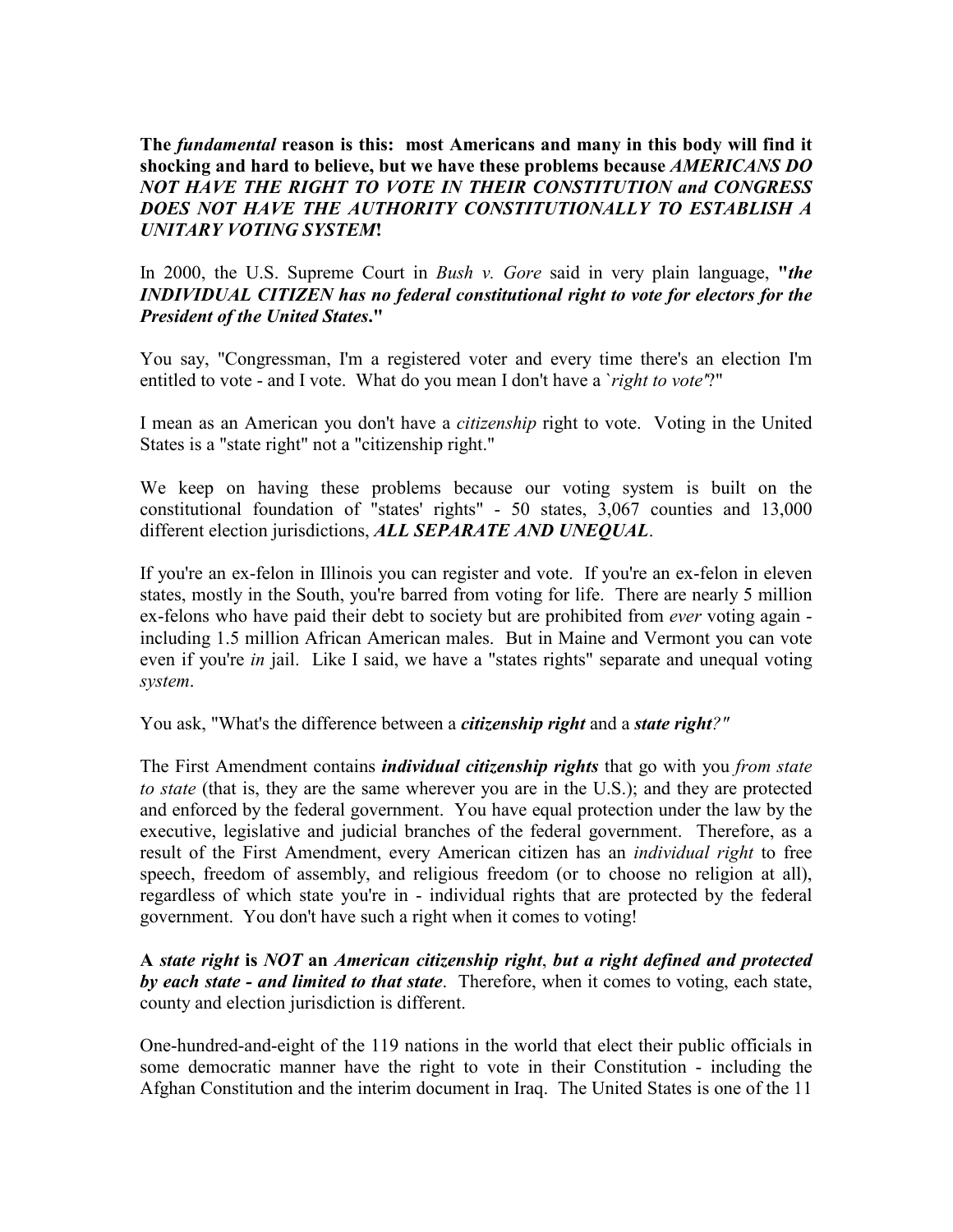that don't!

The Bible says if you build a house on *sand*, when it rains, the winds blow and the storms come it will not stand. Our voting system is built on the sand of "states' rights."

That's why every four years when the entire nation is focused on a presidential election, and the rain of politics, the winds of partisanship, and the storms of campaigning come, our democratic house cannot stand the unitary test of voting fairness - and it has come close to collapsing in 2000 and 2004.

The American people are gradually losing confidence in the credibility, fairness, effectiveness and efficiency of our voting system.

We cannot export our current voting system or our form of democracy to other nations because our "separate and unequal" voting system, and our concept of an Electoral College, do not reflect the best of a representative democracy.

We need to build our democracy and our voting system on a *rock*, the rock of adding a Voting Rights Amendment to the U.S. Constitution that applies to all states and all citizens.

We need to provide the American people with a citizenship right to vote and provide Congress with the authority to craft a unitary voting system that is inclusive of all Americans and guarantees that all votes will be counted in a complete, fair and efficient manner.

It's the only foundation upon which we can build a more perfect Union.

Every two or six years every member of Congress wants the people in their district or state to stand up and vote for *them*. Today it's time for every member of Congress to stand up and vote for the right of the people to vote, and to have their vote fairly and fully counted.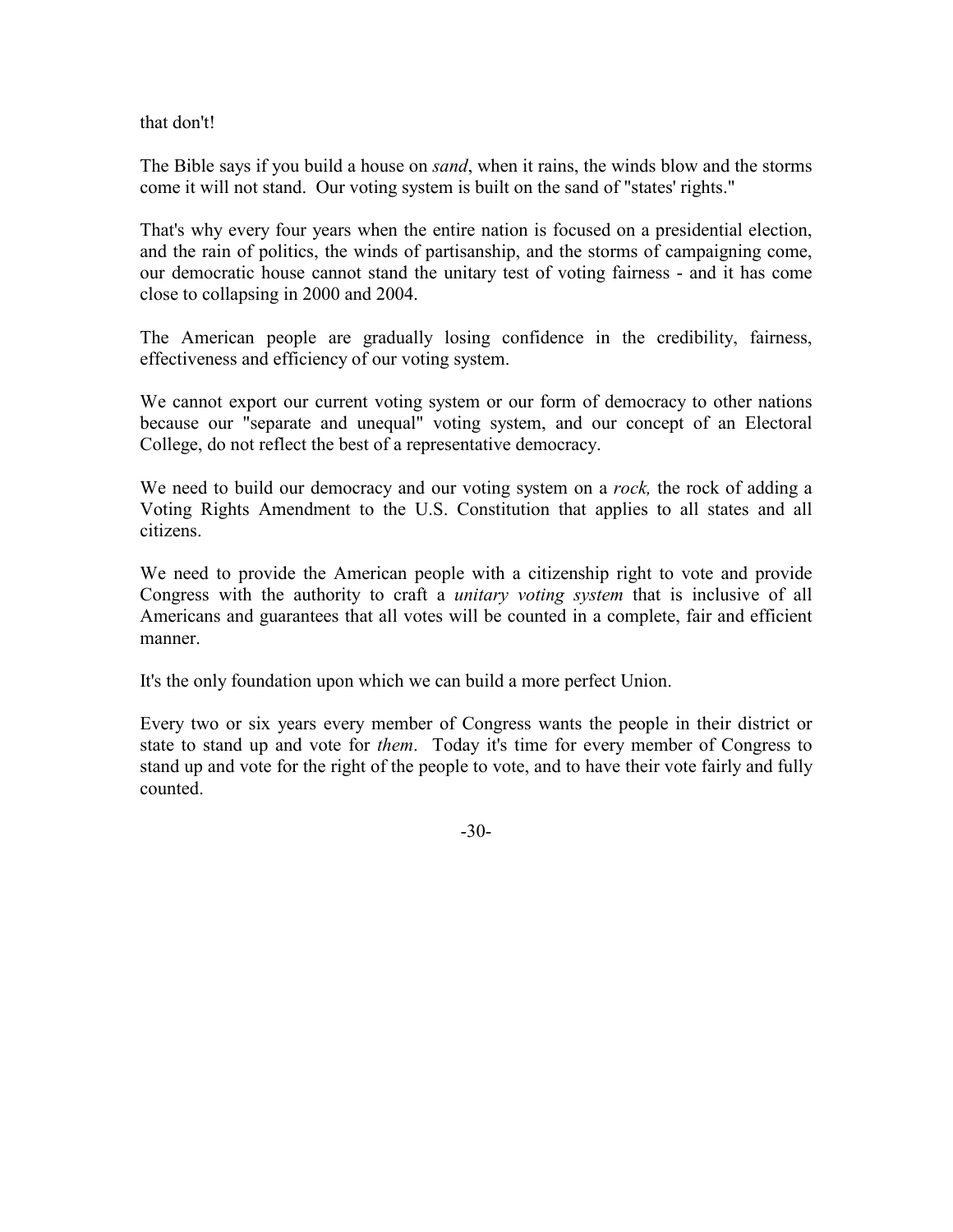#### DO AMERICANS HAVE THE RIGHT TO VOTE? Op-Ed By Congressman Jesse L. Jackson, Jr. (D-IL-2)

Just below the political radar there's a basic democratic question being discussed or fiercely debated among academics, civil rights leaders and politicians from both political parties. The question? Is the *individual right to vote* guaranteed in our Constitution?

Bush v. Gore (2000) said, "the individual citizen has no federal constitutional right to vote for electors for the President of the United States." Thus, the simple answer appears to be "no."

Others, Harvard Law Professor Laurence H. Tribe among them, argue that the "equal protection" and "non-discrimination in voting" clauses of the Fourteenth and Fifteenth Amendments and Supreme Court precedents since Brown (1954), can be construed to grant the individual citizen the fundamental right to vote in the Constitution.

On July 1, during a Q & A session at the RainbowPUSH Coalition Convention in Chicago, former President Bill Clinton, after careful questioning, acknowledged, constitutionally, we have a voting system largely based on "states' rights" and he supported adding an individual voting rights amendment to the Constitution.

August 6, at the UNITY: Journalists of Color Convention, Roland Martin asked President George W. Bush: "In your remarks you said that 8 million people in Afghanistan registered to vote, and as you said, exercised their God-given right to vote...That may be a right from God, but it's not guaranteed in the U.S. Constitution...And in this age of new constitutional amendments, will you endorse a constitutional amendment guaranteeing every American the right to vote in federal elections?" President Bush responded: "I'll consider it."

In light of the fact that the current Constitution allows state legislatures, not individual voters, to select electors to elect the President through the Electoral College - as Florida's legislature threatened to do in 2000 if Gore had won the most popular votes - it would be wise for Democrats, Kerry-Edwards, indeed, anyone who believes in democracy, to see the value of adding an individual voting rights amendment to the Constitution and no longer allow "states' rights" almost absolute control over our election process.

I'm convinced that if Congress had the will, under our current Constitution, it could do much more to strengthen the administration of a unitary voting system, and protect and fully count all votes. Most Americans are unaware, however, that, nationally, according to a joint study by Cal-Tech and MIT, somewhere between four and six million votes were not counted in 2000 because many states had similar problems to what occurred in Florida. My state of Illinois was the worst.

But I'm *unconvinced*, absent a voting rights amendment, that any solutions to our most pressing voting rights problems will be universal or sustainable. How can we achieve equal protection in 13,000 separate and unequally administered voting jurisdictions?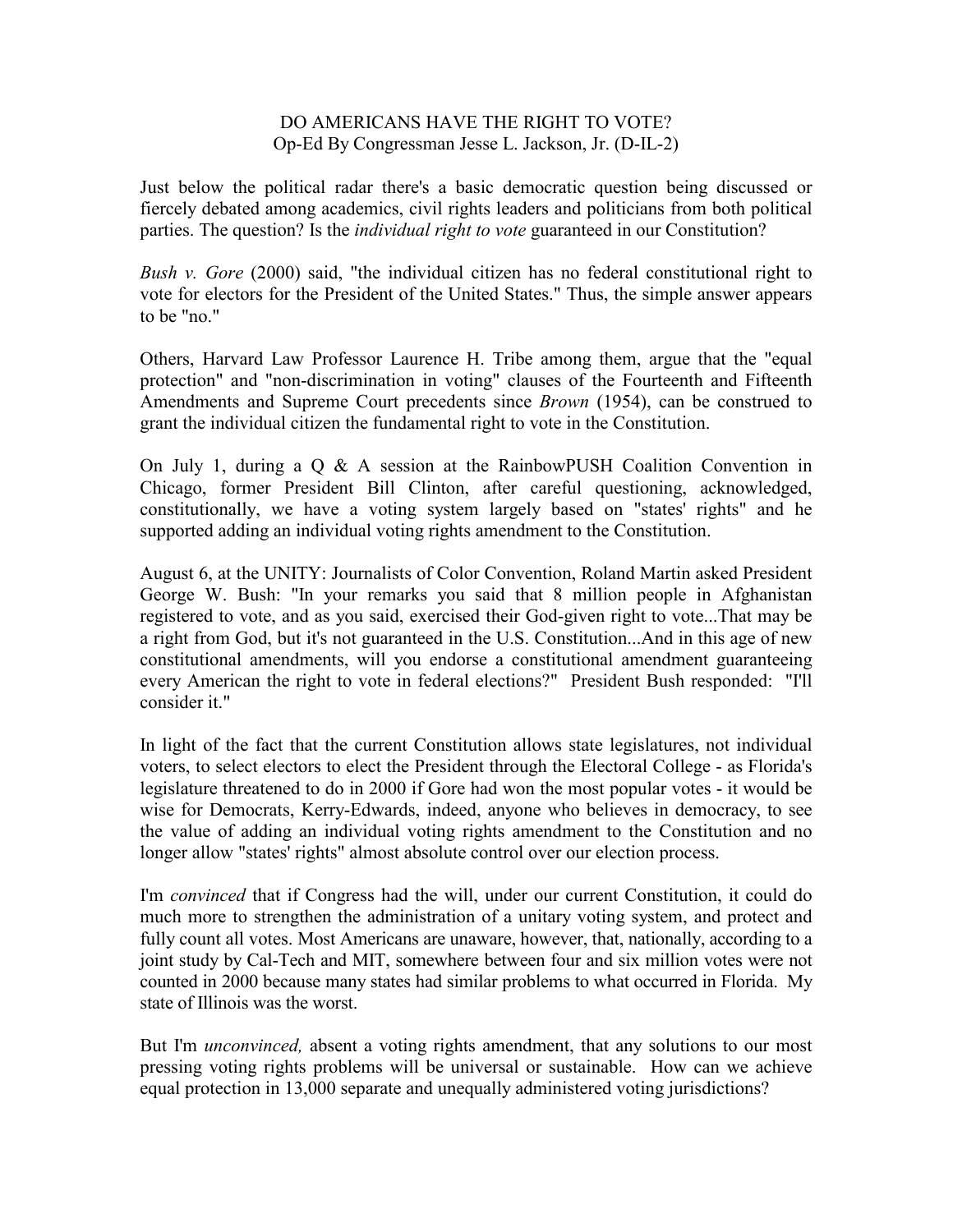For example, I was born in South Carolina, raised in Illinois and went to college in North Carolina. While a resident in each of those states, the simple fact that I'm an American entitled me to representation by two Senators and a Representative. However, while working in Congress I live in DC where *American citizens* - with the same obligation to pay taxes and willingness to fight and die in defense of our nation - experience taxation without voting representation in Congress. They are *equal* American citizens in obligation but treated *unequally* politically. They've tried political enfranchisement through a constitutional amendment, an "equal protection" lawsuit, and statehood through the Congress, only to be rejected. An individual voting rights amendment would give them equal citizenship status and entitle them to equal representation in Congress.

Most Americans are aware that in 2000 Florida removed over 50,000 voters claiming, erroneously, they were ex-felons. Florida recently tried the same stunt again. Nationally, nearly five million ex-felons, who have fully paid their debt to society, are permanently barred from voting. As a legacy of slavery, such laws are disproportionately in the South where fifty-three percent of African Americans live. Only a voting rights amendment can overcome many states determination to exclude them.

Without an individual voting rights amendment, any law Congress passed would only apply to federal elections, not state and local elections.

And if the individual right to vote is already in the Constitution, why didn't it take precedent over Florida's arbitrary December 12 deadline to count all the votes? In my view, constitutionally, states' rights overruled the individual's right to have their vote counted.

Finally, wouldn't individual voting rights be stronger and more secure if the right to vote was explicitly in the Constitution rather than *implicitly construed* to be there?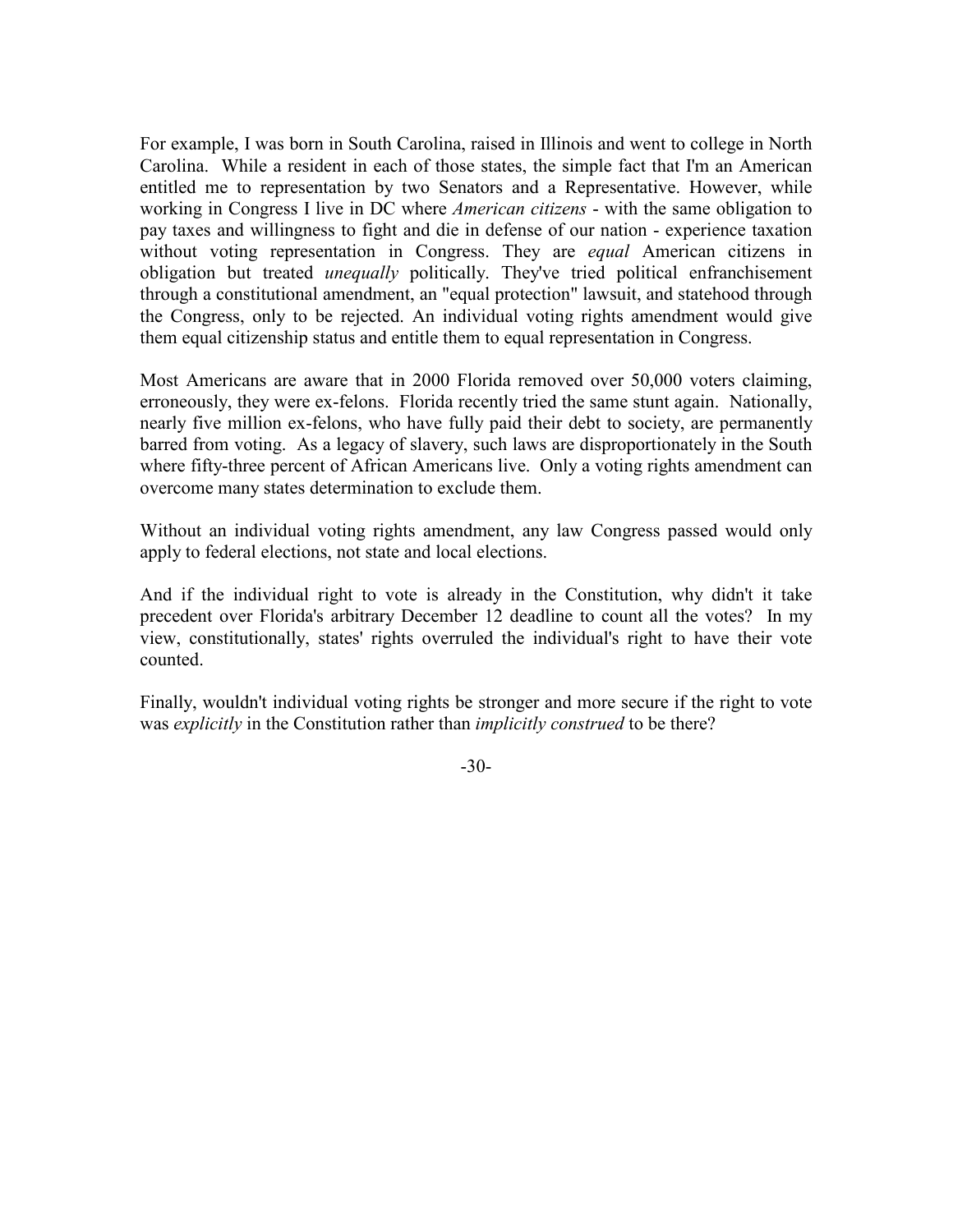#### DO AMERICANS HAVE THE RIGHT TO VOTE? For Tavis Smiley's PBS "Election 2004 Special Features" By Congressman Jesse L. Jackson, Jr. (D-IL-2)

The United States sees itself as the center of world democracy. But do Americans have the right to vote? Most Americans will be shocked to discover the answer is "No." Unlike the First Amendment's guarantee of freedom of religion, press and assembly, the individual right to vote is not guaranteed in our Constitution!

Most Americans are also unaware that, according to a joint study by Cal-Tech and MIT, somewhere between four and six million votes nationally were not counted in 2000. Many states had similar problems to what occurred in Florida. My state of Illinois was the worst. Florida got the attention only because of the closeness of their vote.

Voting in America is overseen by 13,000 different election administrations, all separate and unequal, which is reminiscent of the legal theory that established Jim Crow legal segregation for 58 years as a result of the 1896 Plessy v. Ferguson decision.

The 15th, 19th and 26th Amendments prohibit discrimination in voting on the basis of race, sex and age respectively, but they do not affirmatively guarantee the right to vote. Voting in America is (like slavery was) essentially a 10th Amendment issue - "states' rights." Slavery is gone - overcome by adding the 13th Amendment to the Constitution but the states' rights system of voting remains.

The U.S. Supreme Court ruled in Bush v. Gore (2000) that "the individual citizen has no federal constitutional right to vote for electors for the President of the United States." In other words, Florida's state right to oversee the election took precedent over counting every individual vote - or, legally, states' rights triumphed over individual rights. As a result, George Bush instead of Al Gore is President of the United States today.

In essence the Court said, since there is no affirmative right to vote in the Constitution, what does the Florida state statute say? It said Katherine Harris (the Secretary of State; and co-chair of the Bush Campaign) is in charge of the election and, according to Florida law all the votes must be counted by midnight, December 12. Since the Court decision came down at 10 pm on December 12, she said, in essence, if you can't count all the votes in the next two hours George Bush is the President.

But just in case the Court had ordered all of the votes counted and it turned out that Al Gore had won the most popular votes in Florida, the Republican-controlled Florida legislature had a back-up plan. Based on the fact that there is no right to vote in the Constitution - and that the Constitution says the right to elect electors resides in the state legislature - the Florida legislature was prepared to ignore the six million popular votes, elect their own Bush electors and send them to Congress for certification. That would have been both legally and constitutionally permissible.

During a  $\alpha$  & A session at the Rainbow/PUSH Coalition Convention in Chicago former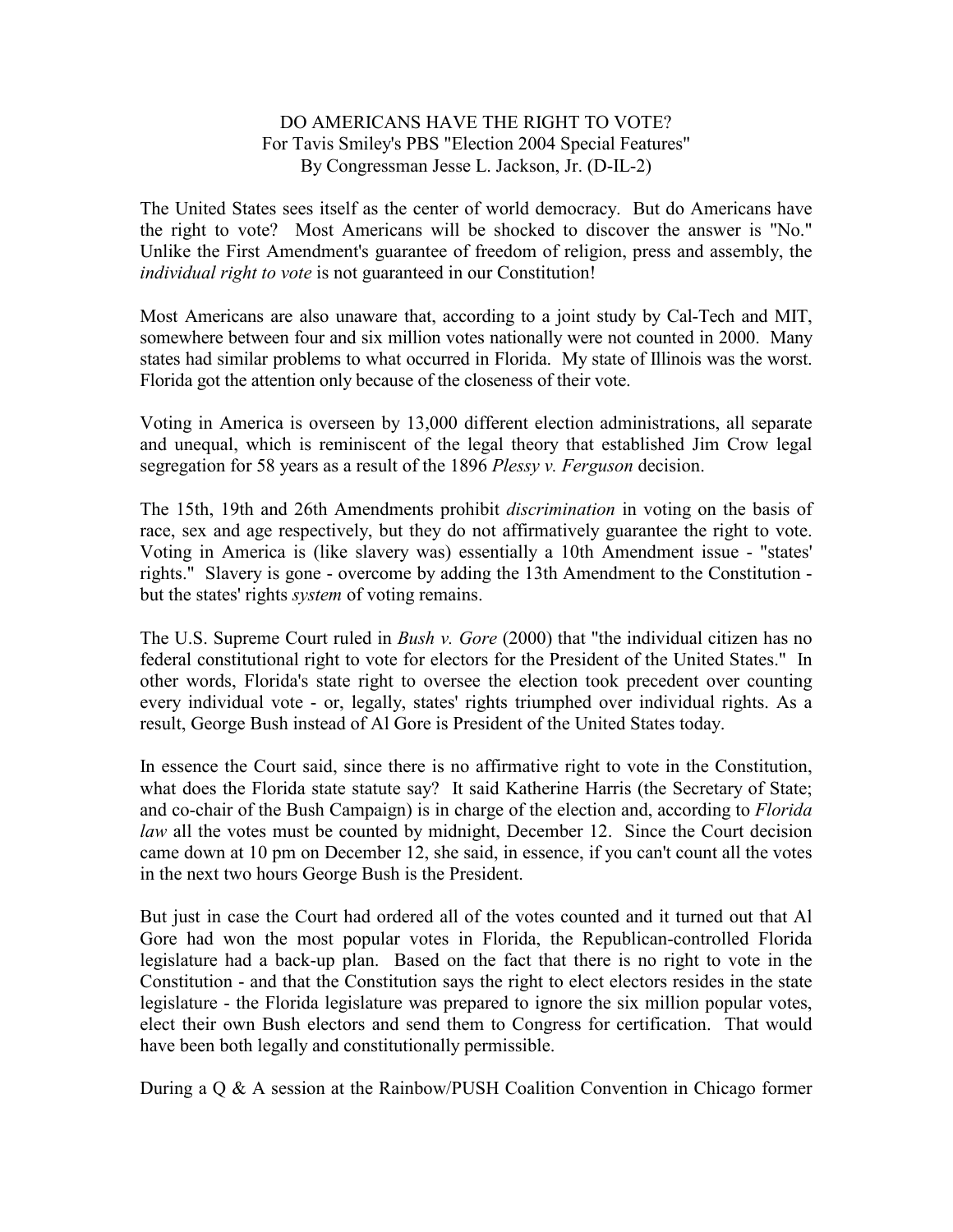President Bill Clinton, after careful questioning, acknowledged, constitutionally, we have a voting system largely based on "states' rights" and he supported adding an individual voting rights amendment to the Constitution.

At the recent UNITY: Journalists of Color Convention, Roland Martin asked President George W. Bush: "In your remarks you said that 8 million people in Afghanistan registered to vote, and as you said, exercised their God-given right to vote...That may be a right from God, but it's not guaranteed in the U.S. Constitution...And in this age of new constitutional amendments, will you endorse a constitutional amendment guaranteeing every American the right to vote in federal elections?" President Bush responded: "I'll consider it."

With the fall campaign likely to be another close race, it would be wise for Democrats, Kerry-Edwards, indeed, anyone who believes in democracy, to see to it that the value of adding an individual voting rights amendment to the Constitution becomes an issue in the 2004 campaign and no longer allow "states' rights" almost absolute control over our election process.

I'm convinced that if Congress had the will, under our current Constitution, it could do much more to strengthen the administration of a unitary voting system, and protect and fully count all votes.

But I'm *unconvinced*, absent a voting rights amendment, that any solutions to these and other of our most pressing voting rights problems will be universal or sustainable. How do we change the current system and prevent another "Florida" from happening? How can we achieve equal protection under the law in 13,000 separate and unequally administered voting jurisdictions?

My answer is, only by adding an affirmative right to vote amendment to the Constitution. Such an amendment would give Congress the power to establish a unitary voting system, insure that every vote is counted, and grant equal protection under the law for all voters. House Joint Resolution 28 is such an amendment. You can get involved by calling your congressperson and ask them to become a co-sponsor of this legislation.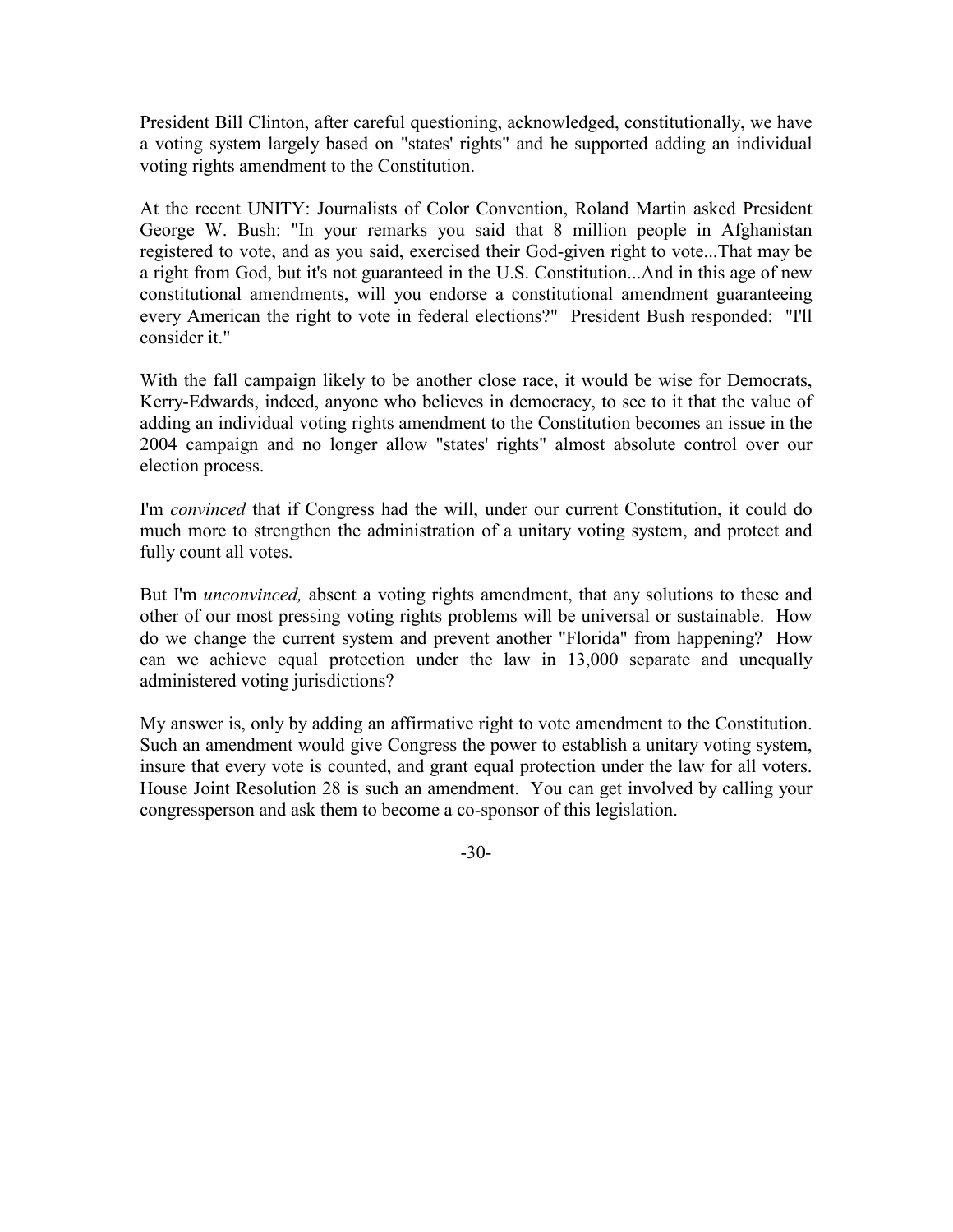#### "THE VOTE" IS CENTRAL ISSUE IN 2004 Op-Ed By Congressman Jesse L. Jackson, Jr.

Both personality and issues will affect who is elected President in 2004. Most agree George W. Bush's personality and John Kerry's issues are most appealing. Both are focused on getting votes - however, there may actually be something more fundamental.

What may actually be central in this campaign is the *foundation* upon which our democracy rests - the vote.

After the election debacle of 2000, most Americans thought Congress had basically fixed our voting system when it passed the Help America Vote Act (HAVA) and provided over \$2 billion to implement it. Now it appears the 2004 election may be worse than 2000.

The President gave various reasons for going to war in Afghanistan and occupying Iraq, but now he says it was to establish democracy. An election of sorts was held in Afghanistan and one in Iraq is scheduled for January. Yet it is turning out that our own democracy and its voting mechanisms may *again* become the central issue in the campaign.

Many questions continue to surface. Will everyone entitled to vote actually be able to vote? Will all voters who cast legal votes have their votes counted accurately? Are the new electronic voting machines reliable or will they be manipulated? If a machine's results are suspicious can they be verified through a paper trail? Have legitimate new voters been disenfranchised by partisan election officials using technicalities to knock them off of the voter rolls?

Will polling places be moved or closed at the last minute with little or no notice? Will the worst and most unreliable voting machines (punch card) disproportionately end up in minority communities as happened in Chicago, Florida and elsewhere in 2000? We now know punch card voting machines are the least reliable, but skepticism over electronic voting has led many states to keep them in place. For example, in the critical swing state of Ohio, according to a Century Foundation study, only four of 31 Ohio counties that were eligible to replace punch-card machines are actually doing so. Nationally, 32 million voters "including many in key battleground states still live in jurisdictions that will use punch card ballots," likely meaning "far fewer African-American votes will count relative to uncounted votes by white citizens."

Will harassment play a role? Local election officials threatened to discount students who registered and planned to vote from their campus at Texas' Prairie View A & M until a judge stopped them. Will election officials in other college towns have other tricks up their sleeve? Will "Ballot Security" and "Ballot Integrity" bullies attempt to suppress the vote in minority communities, especially in the African American community, which has been documented as having happened on a regular basis?

Will the Defense Department - which is responsible for members of the military and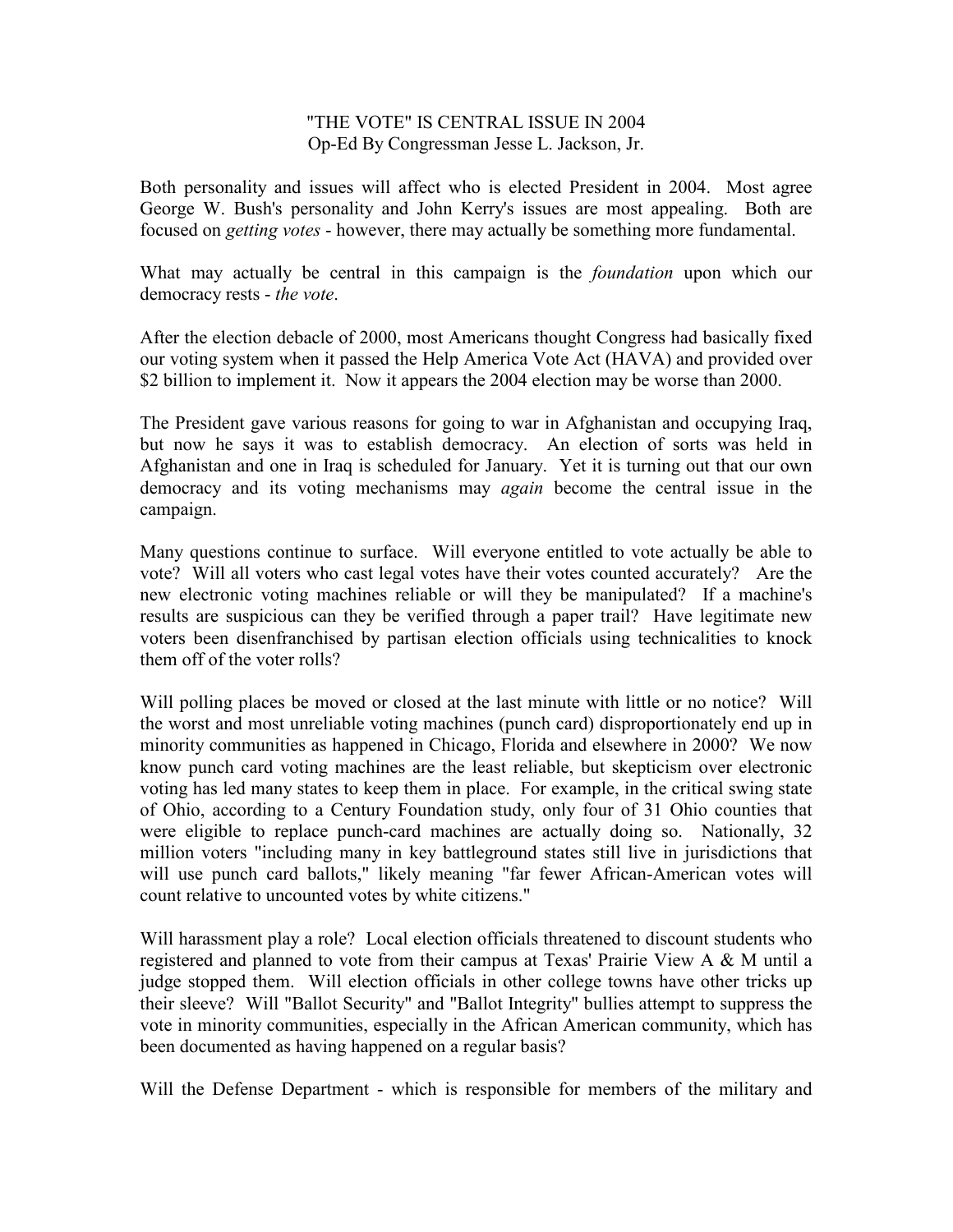American civilians voting from abroad, approximately 6 million voters in all - have an efficient and fair system of voting? There are some indications it won't. Military people whom it is felt are more pro-Bush are being asked to FAX their "secret" ballot to the Defense Department to be passed on to their local election board, while civilian Americans thought to be more pro-Kerry have had difficulty getting their ballots on time.

Just as Florida's election officials engaged in some hanky panky with respect to alleged ex-felons in 2000, it was tried again in 2004 with only press exposure stopping them. Will the erroneous denial of so-called ex-felons' right to vote in 2000 turn out to be another embarrassment in 2004?

Finally, after 100 million-plus popular votes will the presidency again be decided by one vote by a Supreme Court Justice? It is almost certain with all of these shenanigans, questions and administrative fallacies that if the election is close, allegations of wrongdoing will surface and there will be dozens of lawsuits seeking to change the election results.

A recent New York Times editorial stated, "In a well-run democracy, the government would be running elections of...unquestioned integrity...But the mechanics of American democracy are deeply flawed, and Congress, state governments and local elections officials have been unwilling to do what is necessary to fix them. If this election is going to be a fair and honest one, concerned citizens will have to do their part to ensure that every vote counts." In other words, Americans are left to monitor their governmentadministered democracy with voluntary oversight!

Congress may or may not be willing to fix our flawed system. The reality is Congress is unable to fix it. Why? Because we have a "states' rights" voting system and Congress has no power to fix it. Unlike free speech, assembly and religion, there is no individual right to vote in the Constitution - the main lesson of *Bush v. Gore!* And the Constitution has not *authorized* Congress to fix it! Only by adding an affirmative individual right to vote to the Constitution, and assigning Congress the power, can Congress design and implement a unitary voting system that provides every American an equal opportunity to vote and assures them that every vote will be counted accurately.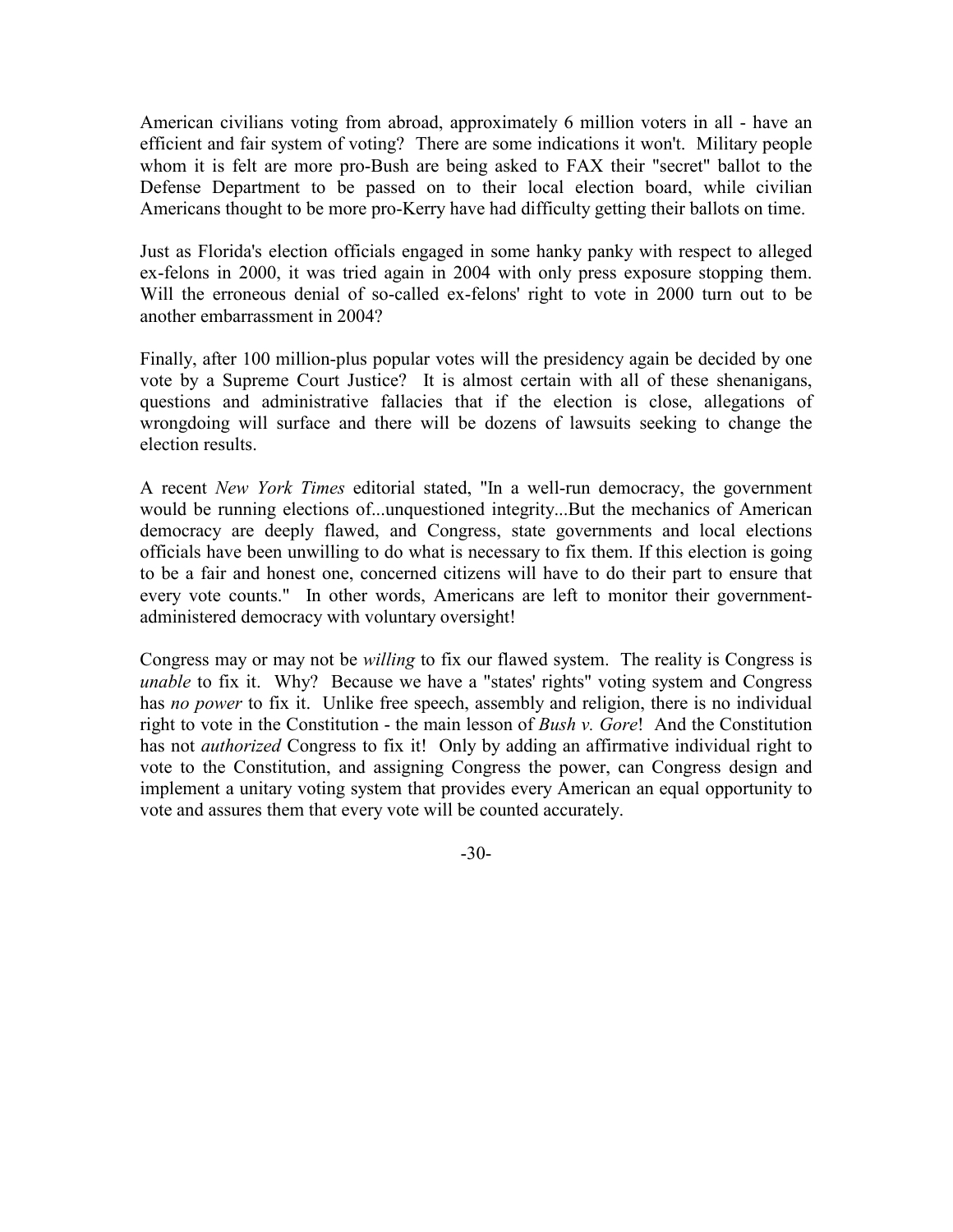#### It's Time to Make the Right to Vote Real

By Jesse Jackson Jr. and Jeff Milchen

Citizens made wary by the 2000 presidential election fiasco had plenty of reason for alarm over election happenings in Ohio this year. First, Republican Secretary of State Ken Blackwell revived an archaic law to discard voter registration forms not submitted on a specific cardstock. He then fought off two lawsuits and allowed partisan operatives to challenge voters' legitimacy at the polls. Finally, on Election Day, those voter challenges proved an unnecessary tactic for those hoping to suppress turnout in urban districts.

Why? Unconscionably long lines suppressed the inner-city (read: minority) vote without any Election Day intervention. In some counties, it was simply a matter of inadequate machines overall. In Columbus (Ohio's largest city), however, a decision was made to move many voting machines that were in urban precincts for the spring primaries to the suburbs, despite record voter registration drives in the cities and Columbus having a much longer election ballot. Multi-hour waits in central Columbus resulted.

Whose decision created lines that prevented countless citizens in Democratic strongholds from voting? Franklin County elections director Matthew Damschroder, formerly the Director of the county's Republican Party.

While those Republican tactics are disgraceful, does anyone believe there aren't Democrats who would employ similar dirty tricks if disenfranchising masses of wealthy white men in suburbs was so easy? These tactics pay off because Americans often have no legal recourse when they're disenfranchised. The solution is both simple and daunting -- we must establish a constitutional right to vote.

Despite the relentless urging to exercise our "right to vote" in recent weeks, that "right" is a myth. What we have is a privilege, granted or withheld at the discretion of our state and local governments.

Yes, our Constitution prohibits discrimination in granting the franchise based on a person's race, sex, or (adult) age via the 15th, 19th, and 26th Amendments, but those protections are like a house with no foundation. States and other governments can and do disenfranchise individuals and groups of citizens, and so long as they do it without provable bias, it's entirely legal.

Numerous electoral reforms were enacted following the 2000 presidential election debacle, but, as Ohio's problems indicate, we're still building on that incomplete foundation. While we speak of "spreading democracy" globally, the U.S. is one of just 11 nations among 119 constitutional democracies that fail to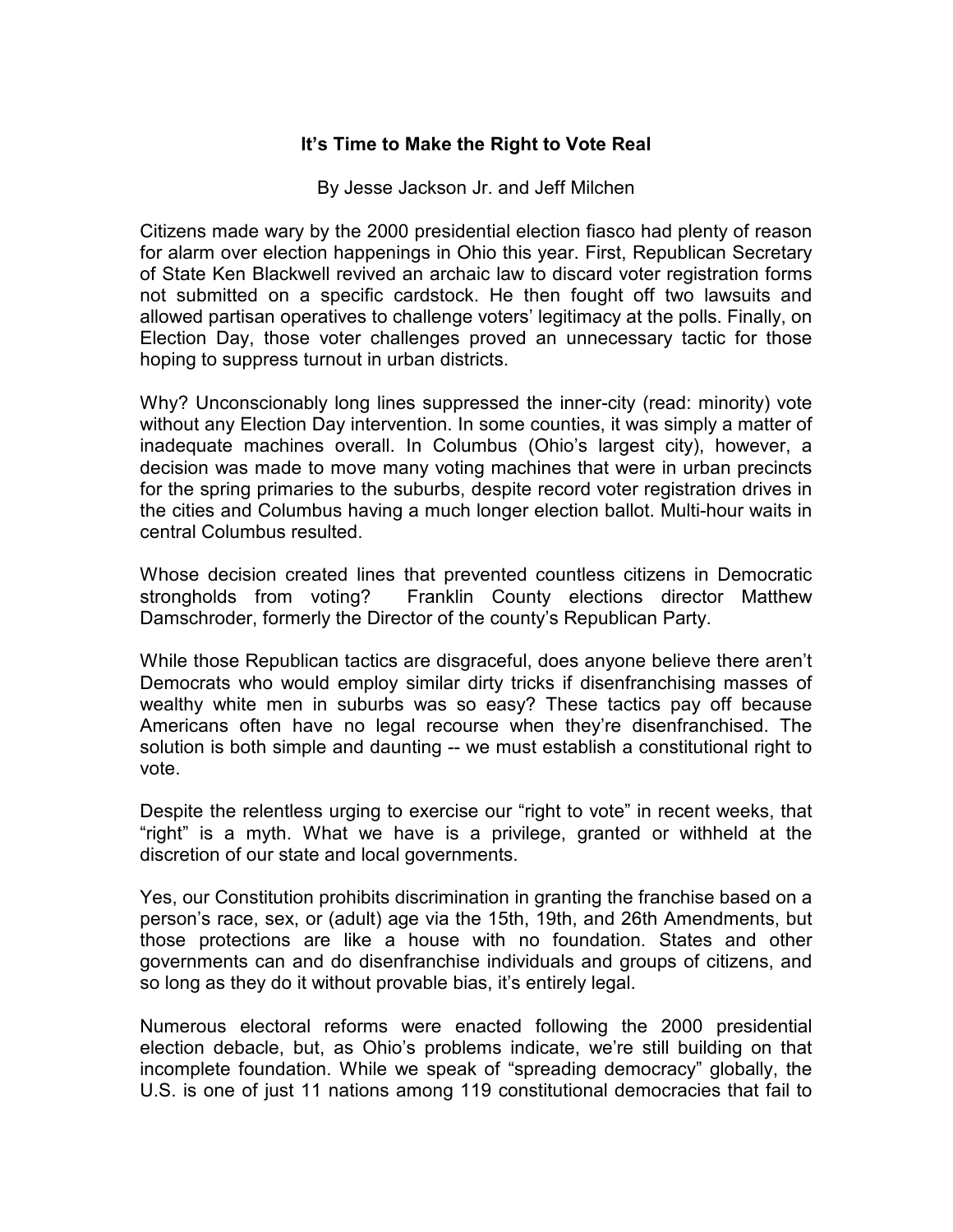guarantee a right to vote in their constitutions. It's time we caught up with our own rhetoric by securing that right in America.

This is no hypothetical argument. Without an affirmative right to vote, Americans repeatedly are disenfranchised or otherwise deprived of their political voice, and they have no basis for retrieving it.

A right to vote, for instance, would have provided black citizens of Florida with legal grounds to fight victimization in 2000 by Republican state officials who purged thousands of them from voter rolls for partisan purposes. But since voting presently is a privilege, any state has the power to deny citizens a vote or not count it. And as Florida's Republican legislature was prepared to do in the 2000 presidential election (before the U.S. Supreme Court made it unnecessary), a state may simply disregard citizens' votes and choose electors itself.

In mid-October, former employees of "Voters Outreach of America," a firm contracted by the Republican National Committee to register voters in Nevada, revealed that their bosses were systematically destroying registrations of citizens who registered as Democrats. The alleged perpetrators could be convicted of felonies, but because the news came after the state registration deadline, those citizens could not re-register. Similarly, though media attention halted the Ohio scheme of discarding new registrations due to incorrect paperweight, those whose forms already were trashed had no constitutional grounds to challenge the action.

Across Lake Erie, Michigan state legislator John Pappageorge told a Republican Party gathering "If we do not suppress the Detroit vote, we're going to have a tough time in this election." Detroit is 80% black and votes overwhelmingly Democratic.

Less publicized, but no less serious disenfranchisement cases abound, such as South Dakota's state officials illegally denying ballots to Native American voters not carrying photo ID in the 2002 election.

While we lack a right to vote, millions of citizens are disenfranchised permanently for past felonies, even after they've served any sentences. Incredibly, offenses such as marijuana possession that are considered misdemeanors in some states are used to deny voting privileges for life in others (including Florida). Such inequity results from our ability to vote being left to the whims of 50 states and thousands of separate and unequal local governments. It's a mockery of the Constitution's "equal protection" promise.

A right to vote also could help citizens challenge anti-democratic structures that routinely prevent citizens in several states from enjoying a choice other than Democrats or Republicans. Georgia, for example, has institutionalized a twoparty duopoly devoid of competition in the "marketplace of ideas" by requiring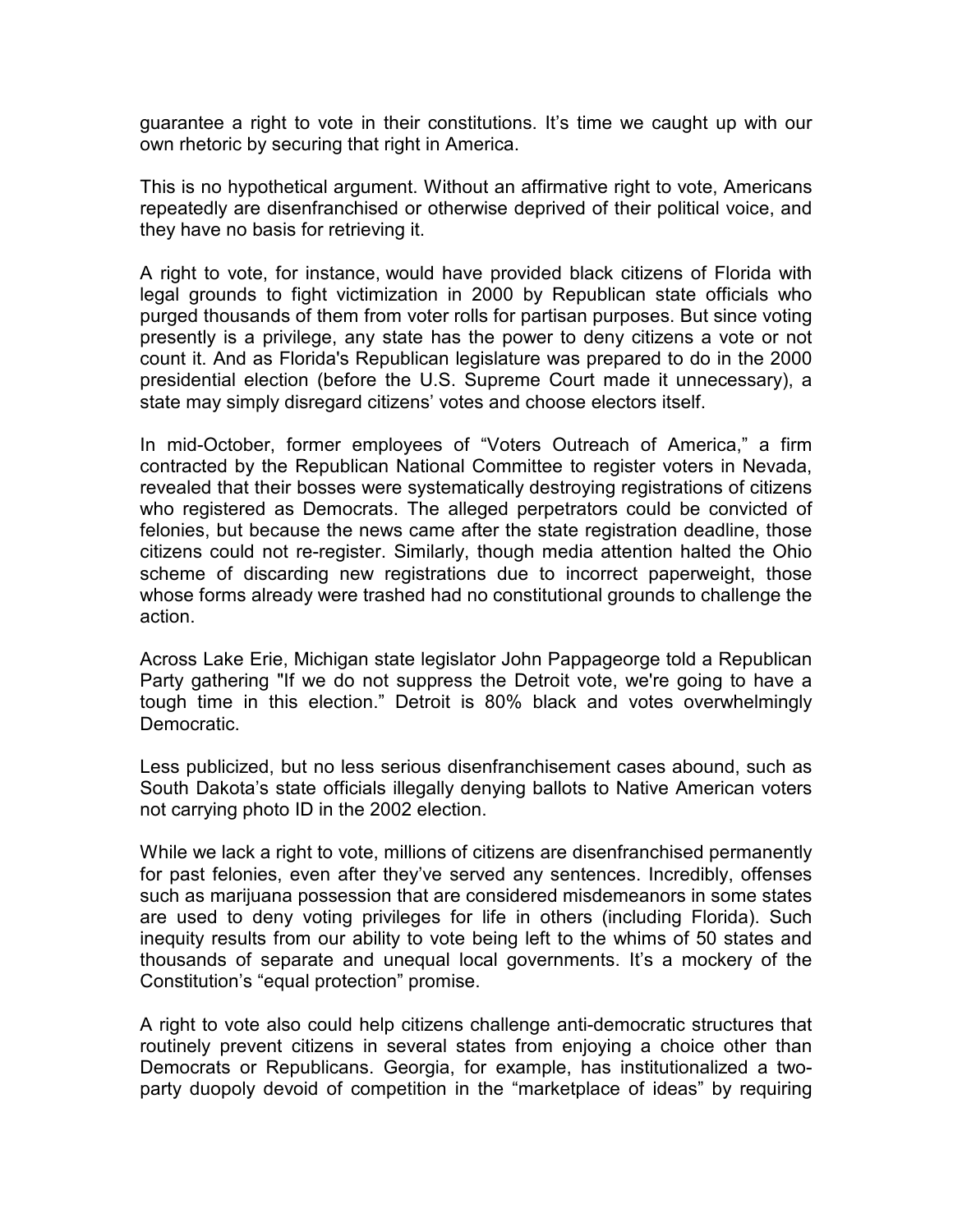independent or "third party" candidates for U.S. Representative to gather signatures from 5% of registered voters, a feat that no person has accomplished in 40 years.

Washington D.C. residents, who lack any voting representation in Congress (their "Representative" in the House can speak, but has no vote), need no explanation of the problem. Just months before the Supreme Court decided Bush v. Gore in 2000, it ruled (Alexander v. Mineta) that the 600,000 or so (mostly black) residents of Washington D.C. have no legal recourse, because our Constitution "does not protect the right of all citizens to vote, but rather the right of all qualified citizens to vote." And it's left to states to decide who is qualified.

Not only do District residents lack a voice on the U.S. laws, but also Congress has ultimate power over the local laws under which they live, including veto power over the democratically elected Council of the District of Columbia. District residents outnumber those of Wyoming, pay federal taxes, make up a disproportionately large share of our military casualties, and are treated like state residents in hundreds of statutes. Yet politically, they are more like subjects than citizens.

Those who think the Supreme Court could rectify these injustices through a more democratic interpretation of our Constitution might wait a long time. In Bush v. Gore, justices in the 5-4 majority reinforced their belief that "the individual citizen has no federal constitutional right to vote..." Although their statement refers to electoral votes for president, it reinforces the view that voting is merely a state function and a privilege granted at the discretion of those in power.

Though some may consider the legal reasoning in that decision dubious, blaming the Court is pointless. To realize the promise of one person, one vote, it's the responsibility of all U.S. citizens to advance a Constitutional Amendment that will transform a right to vote from myth to reality.

Representative Jesse Jackson Jr. (D-IL) is the sponsor of House Joint Resolution 28 to establish a constitutional right to vote. Jeff Milchen directs ReclaimDemocracy.org, an organization working to revitalize American democracy and restore citizen authority over corporations.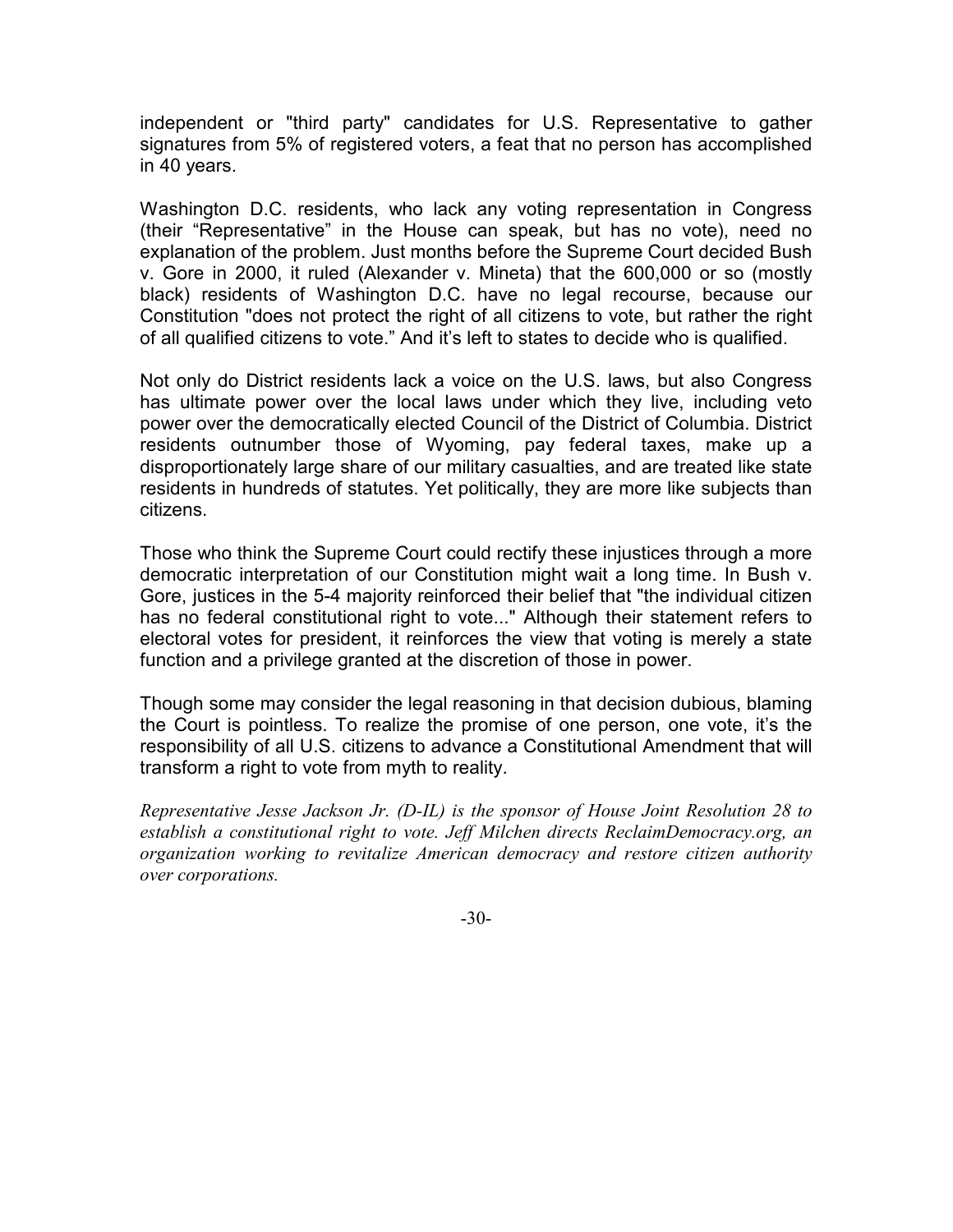#### FIGHTING FOR A RIGHT TO VOTE CONSTITUTIONAL AMENDMENT

 Position Paper Presented At The Center For Voting & Democracy "Claim Democracy Conference" By Congressman Jesse L. Jackson, Jr. American University's Washington College of Law Saturday, November 22, 2003

Most Americans believe that the "legal right to vote" in our democracy is explicit (not just implicit) in our Constitution and laws. However, our Constitution only provides for non-discrimination in voting on the basis of race, sex, and age in the 15th, 19th and 26th Amendments respectively.

#### The U.S. Constitution contains no explicit affirmative individual right to vote!

Even though the "vote of the people" is perceived as supreme in our democracy because voting rights are protective of all other rights - the Supreme Court in **Bush** v. Gore constantly reminded lawyers that there is no explicit or fundamental right to suffrage in the Constitution - "the individual citizen has no federal constitutional right to vote for electors for the President of the United States." (Bush v. Gore, 531 U.S. 98, 104 (2000)

Chief Justice William Rehnquist and Associate Justice Antonin Scalia besieged Gore's lawyer with inquiries premised on the assumption that there is no constitutional right of suffrage in the election of a president, and state legislatures have the legal power to choose presidential electors without recourse to a popular vote. "In the eyes of the [Supreme] Court, democracy is rooted not in the right of the American people to vote and govern but in a set of state-based institutional arrangements for selecting leaders." (Overruling Democracy - The Supreme Court v. The American People, By Jamin B. Raskin, p. 7)

While a voting rights constitutional amendment would be strictly non-partisan, never-the-less, the 2000 election is a splendid example of the undemocratic nature of our currently administered election systems - and there are literally thousands of them. Each state and the District of Columbia (51), counties (3,067), and thousands of municipalities administer their own election system under state law, with great flexibility on many issues in the variously administered voting jurisdictions. That's the chaotic dynamic that was in play in Florida's 67 counties.

In 2000, if every American had had an *individual* constitutional right to vote, every vote would have had to be counted. However, under our current "states' rights" arrangement the state legislature and state law took legal precedence over the individual vote and the individual voter.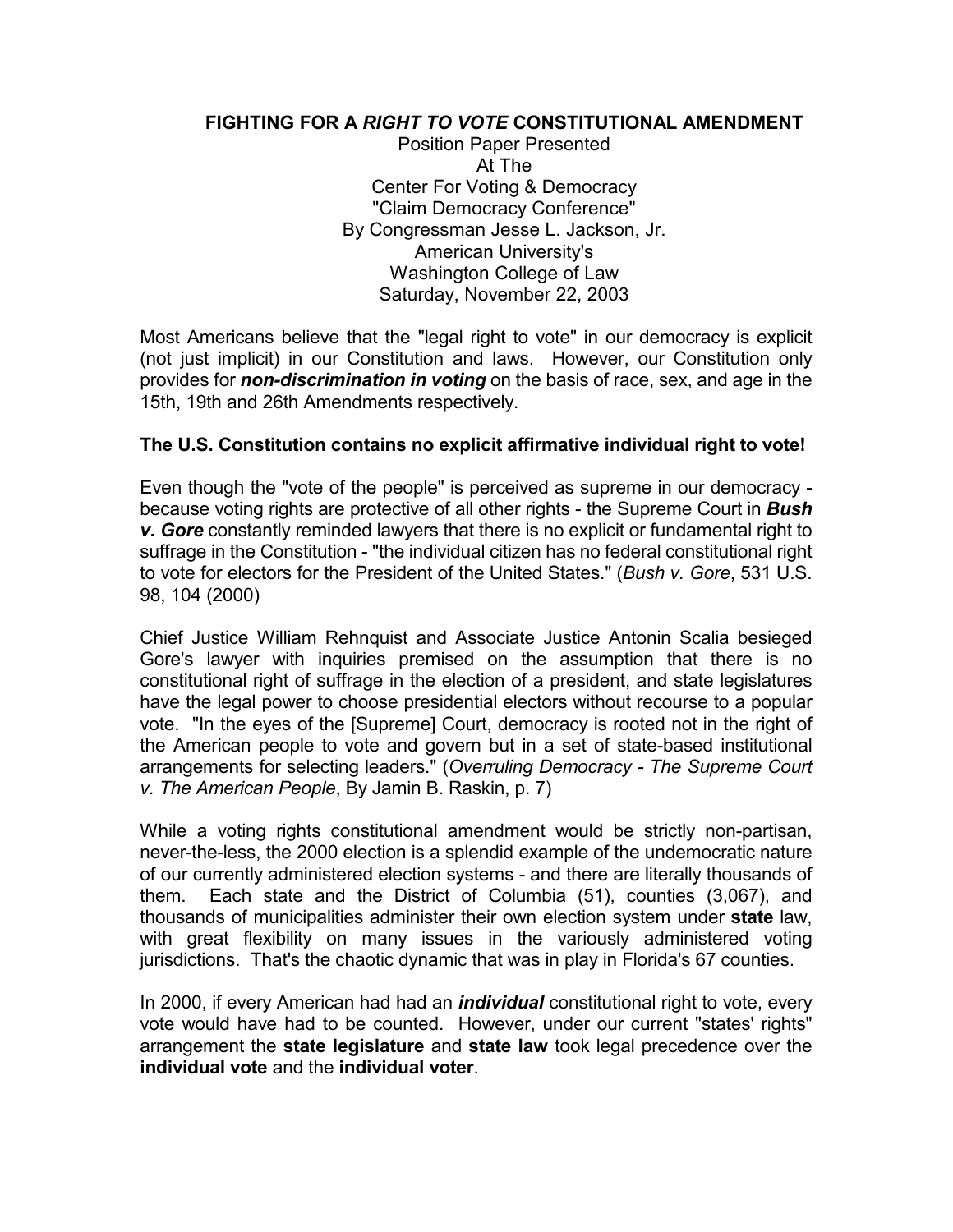It is also important to point out that if candidate George Bush had lost in the Supreme Court in 2000, Florida's Republican-controlled legislature was prepared to ignore the six million popular votes cast in Florida. Under state law, they were determined to elect, select, choose, and hand pick, if necessary, their own "Bush presidential electors" and send them to Congress for certification - even if it had turned out that Al Gore won the most popular votes in Florida.

Thus, in terms of the political consequences of our present arrangement, if all of the votes legally cast in 2000 had been counted, Al Gore and not George Bush would be President of the United States today.

The principled commitment ought to be to honest, fair and efficient elections for everyone, for all time. However, after 2000, any Democrat who cannot support adding a voting rights amendment to the Constitution ought to be asked to explain why!

Thus, even if all votes had been counted and Al Gore had won Florida's popular vote, and his electors had been sent to Congress, under our current Constitution the Florida legislature could have sent their slate of Bush electors to Congress and it would have been perfectly legal - and a "strict constructionist" or necessary constitutional interpretation - for Congress to have recognized the Bush electors.

Only a Voting Rights Amendment can fix these flaws in our Constitution and administration of elections.

The 10th Amendment to the Constitution states: "The powers not delegated to the United States by the Constitution, nor prohibited by it to the State, are reserved to the States respectively, or to the people." Since the word "vote" appears in the Constitution only with respect to non-discrimination, the so-called right to vote is a "state right." Only a constitutional amendment would give every American an individual affirmative citizenship right to vote.

Without the constitutional right to vote, Congress can pass voter legislation - and I support progressive electoral reform legislation - but it leaves the "states' rights" system in place. Currently, Congress mostly uses financial and other incentives to entice the states to cooperate and comply with the law. It's one reason there have been so many problems with the recently passed Help America Vote Act, and why many states still have not fully complied with the law.

Our "states' rights" voting system is *structured* to be "separate and unequal." As we saw in the 2000 election, there are 50 states, 3,067 counties, tens of thousands of cities, and many different machines and methods of voting - all "separate and unequal."

There's ONLY ONE WAY to legally guarantee "an equal right to vote" to every individual American and that is to add a Voting Rights Amendment to the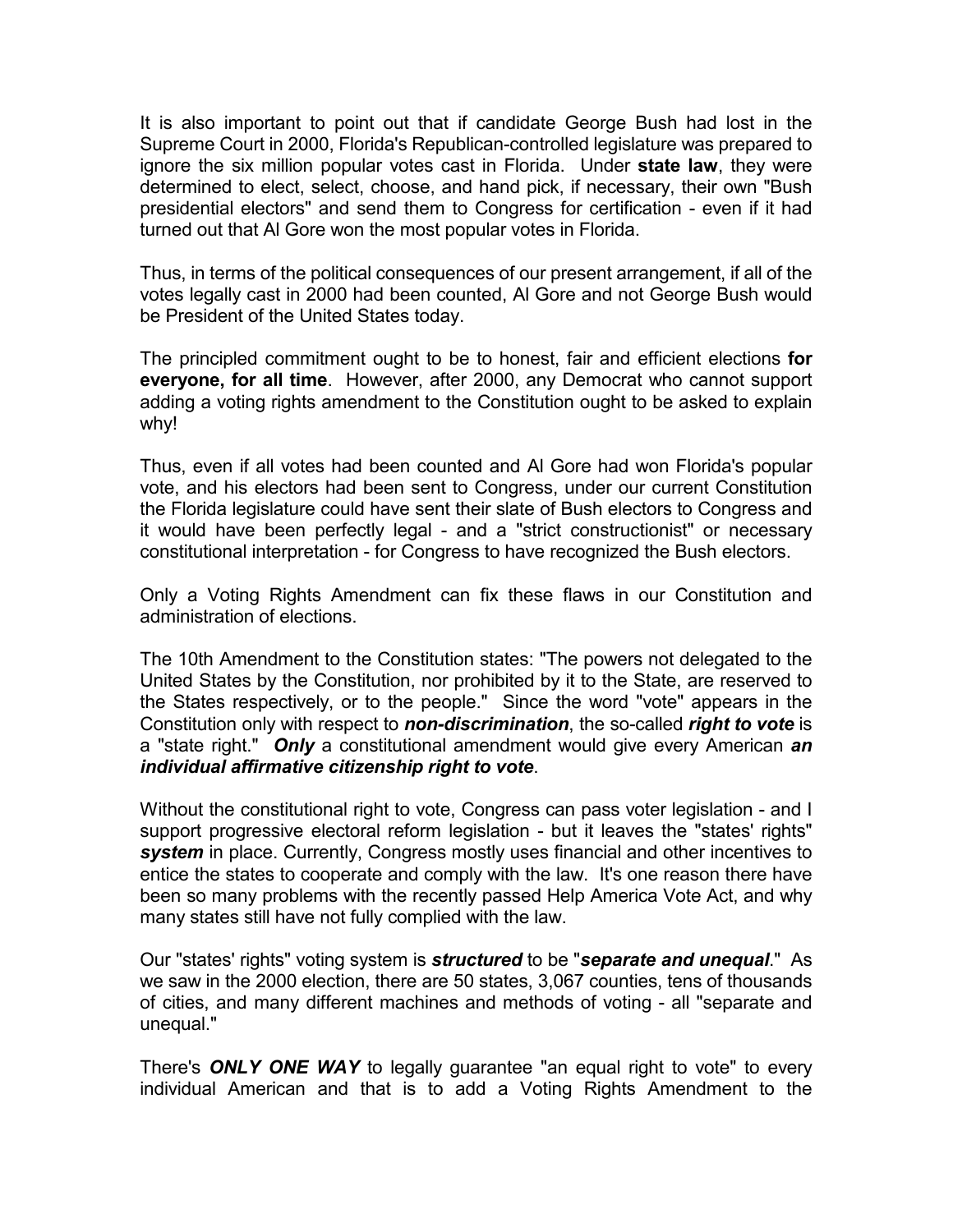#### Constitution!

The lack of basic political rights for all Americans was made even clearer in Alexander v. Mineta, a case to gain political representation for the disenfranchised citizens in our nation's capitol, the District of Columbia. Ignoring the democratic ideal of voting, the court said, "The Equal Protection Clause does not protect the right of all citizens to vote, but rather the right of all *qualified* citizens to vote" (Alexander v. Daley, 90 F. Supp. 2d, 35, 66, emphasis added) "To be qualified, you must belong to a `state' within the meaning of Article I and the Seventeenth Amendment and must be granted the right to vote by the state." (Overruling Democracy - The Supreme Court vs. The American People, By Jamin B. Raskin, p. 36)

I believe that voting is not only a **democratic right**, it's a **human right**. That human right is not in our Constitution! That's why I have proposed legislation to add a voting rights amendment to the U.S. Constitution based on the INDIVIDUAL RIGHT of all Americans to vote. It was introduced in the U.S. House as House Joint Resolution 28. It reads as follows:

Resolved by the Senate and House of Representatives of the United States of America in Congress assembled (two-thirds of each House concurring therein), That the following article is proposed as an amendment to the Constitution of the United States, which shall be valid to all intents and purposes as part of the Constitution when ratified by the legislatures of three-fourths of the several States:

`SECTION 1. All citizens of the United States, who are eighteen years of age or older, shall have the right to vote in any public election held in the jurisdiction in which the citizen resides. The right to vote shall not be denied or abridged by the United States, any State, or any other public or private person or entity, except that the United States or any State may establish regulations narrowly tailored to produce efficient and honest elections.

`SECTION 2. Each State shall administer public elections in the State in accordance with election performance standards established by the Congress. The Congress shall reconsider such election performance standards at least once every four years to determine if higher standards should be established to reflect improvements in methods and practices regarding the administration of elections.

`SECTION 3. Each State shall provide any eligible voter the opportunity to register and vote on the day of any public election.

`SECTION 4. Each State and the District constituting the seat of Government of the United States shall establish and abide by rules for appointing its respective number of Electors. Such rules shall provide for the appointment of Electors on the day designated by the Congress for holding an election for President and Vice President and shall ensure that each Elector votes for the candidate for President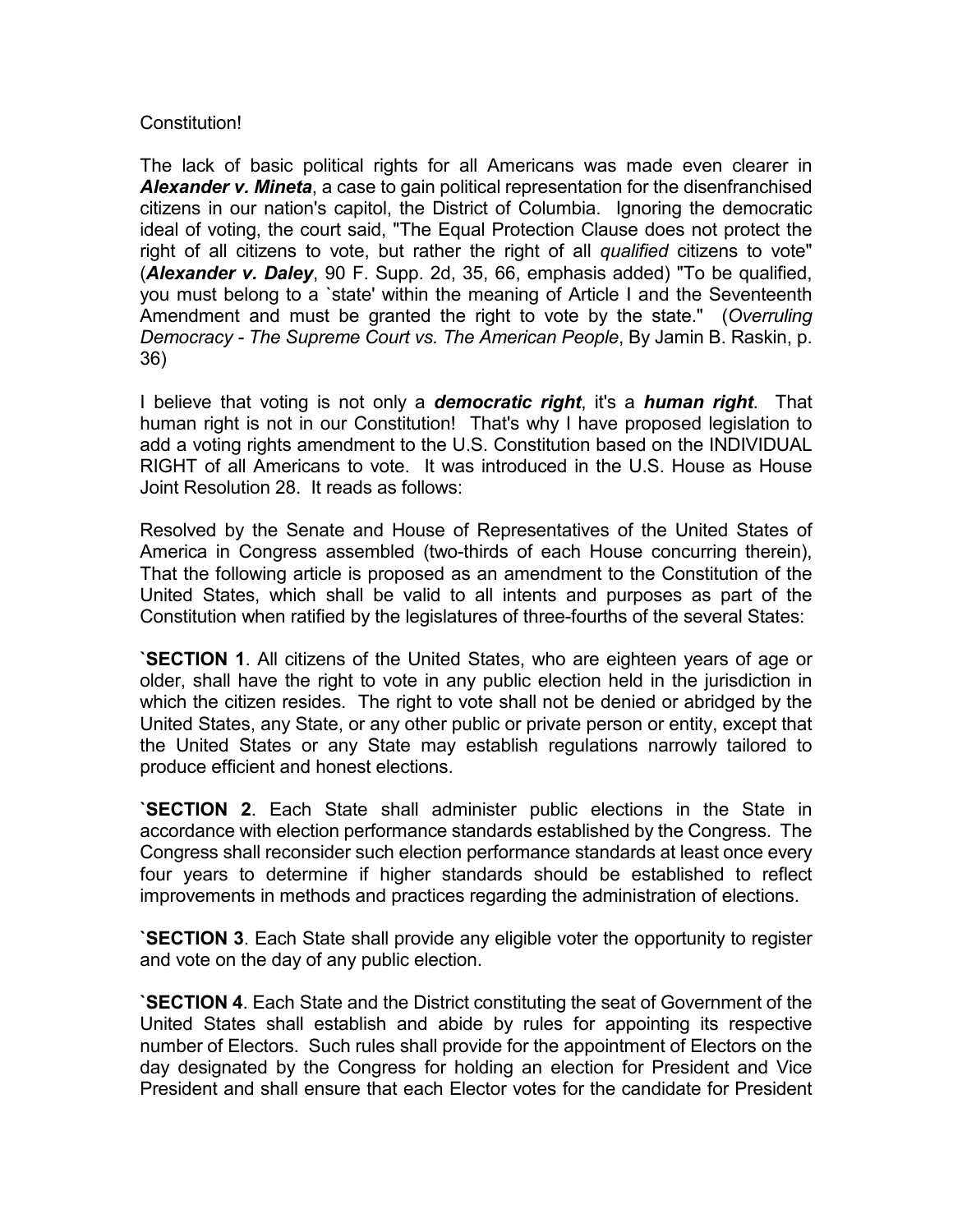and Vice President who received a majority of the popular vote in the State or District.

`SECTION 5. The Congress shall have power to enforce this article by appropriate legislation.'

With this amendment in the Constitution, all of the votes in 2000 - to the best of our human ability and using credible and uniform criteria - would have had to have been counted. No unnecessary or arbitrary timeline cutoff would have been allowed with regard to counting votes. And the Florida legislature could not have even thought about *ignoring the six million popular* Florida votes in order to select presidential electors independent of the popular vote. Under this amendment, the popular vote could never be ignored and an independent legislative selection of electors could never happen.

In light of the presidential fiasco in Florida in 2000, and during the South Carolina Democratic presidential candidate's debate on May 3, 2003, Rev. Al Sharpton asked Florida Senator, Bob Graham, if he would support adding a voting rights amendment to the Constitution. In essence he said the following: "I haven't seen the legislation, but probably not. I believe states should remain in control of election procedures. And I'm against federalizing the election process."

Let's analyze his statement.

1. It means Senator Graham essentially supports the *status quo* when it comes to voting rights because, under current law, 2000 could happen again in Florida or elsewhere. The winner of the popular vote losing has happened three previous times in our history - 1824, 1876 and 1888. Most Americans are totally unaware that, nationally, according to a joint study by the California Institute of Technology and Massachusetts Institute of Technology, somewhere between four and six million votes were not counted in 2000 because many states had similar problems to what occurred in Florida. Other states' election systems didn't get the same exposure as Florida's because the winner in other states was not in doubt. For example, Illinois was worse than Florida - it didn't count nearly 200,000 votes with similar problems to Florida's - but because Gore won Illinois by over 300,000 votes, the winner of the state's electoral votes was not in doubt. In Illinois and other states too, most of the problems - with voting and machines - were concentrated in the poor and minority communities.

"Amazingly, the government of the United States conducts and provides no official count of the vote for president." (Overruling Democracy - The Supreme Court vs. The American People, by Jamin B. Raskin, p. 66) Can you imagine the United States recognizing a close and hotly contested third world "democratic" election where the citizens had no right to vote, as much as six percent of the total vote was not counted; where there was no official results provided by the government; and where that country's Supreme Court declared it's personal and ideological friend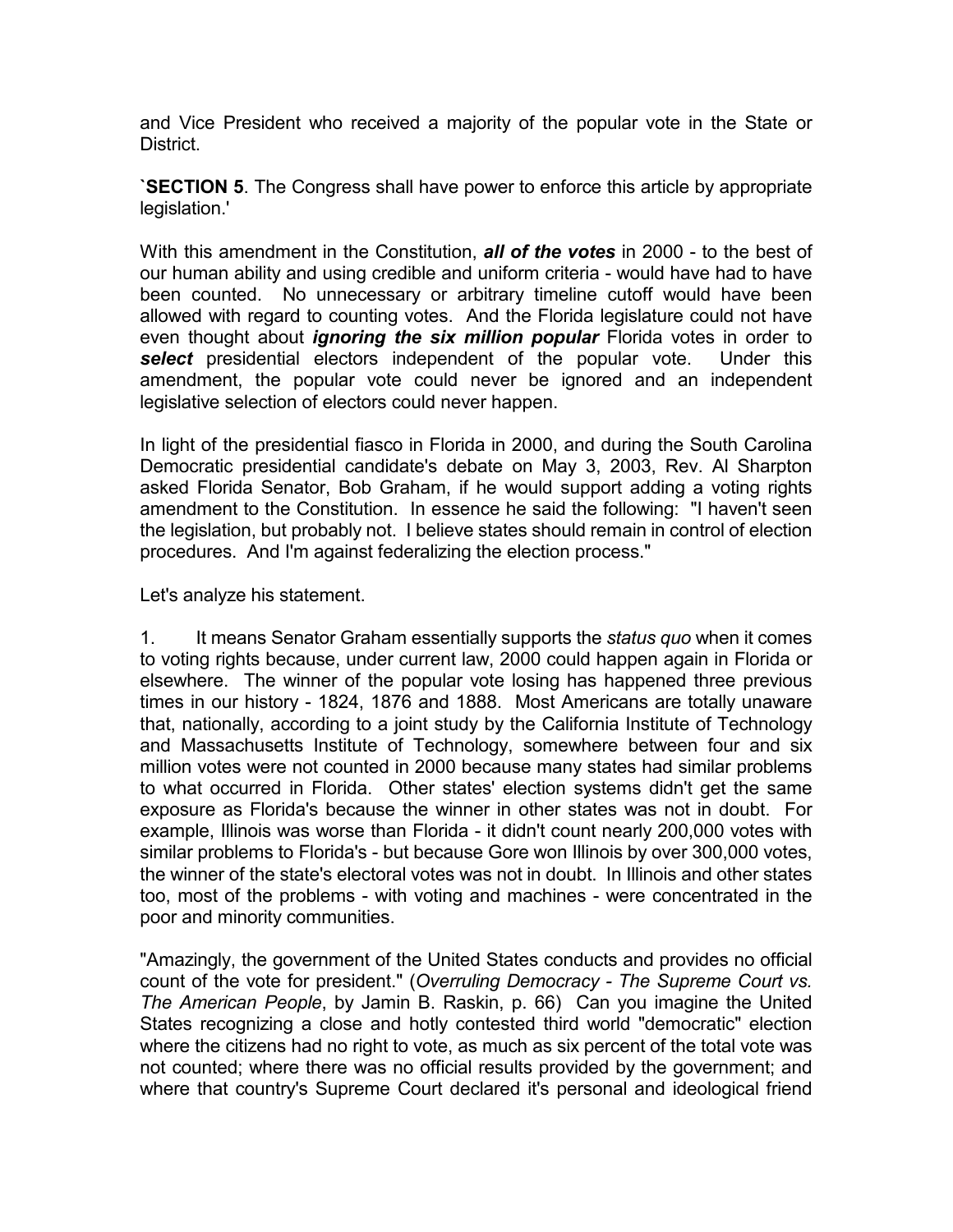the winner, even though the declared winner did not get the most popular votes?

2. It means Senator Graham supports "states' rights" when it comes to voting rights. But I would remind Senator Graham and others, slavery was not supported directly in the Constitution. The world "slavery" never appeared in the Constitution. Slavery was supported constitutionally because states had a right - "states' rights" to provide legal cover allowing private citizens to own other human beings. That same states' rights *system* was at work in the 2000 election with respect to voting and it continues today.

3. H. J. Res. 28 does not **federalize** voting any more than the First Amendment federalizes free speech or freedom of religion. The First Amendment's right to free speech and religion is an individual citizenship right applicable to every American - not a "federal" right - protected by the federal government and its courts. It's an individual right that can be upheld in a federal court of law. Likewise, a voting rights amendment would grant every American an *individual citizenship* right to vote that, because it would be a right for every American, would ultimately be validated by Congress through legislation, and the Supreme Court through interpretation.

4. In essence, then, in the South Carolina debate, Senator Graham chose "states' rights" over an "individual right."

5. Attorney General John Ashcroft sent a letter to the National Rifle Association asserting that every American has an individual constitutional RIGHT TO A GUN. In it he wrote: "Let me state unequivocally my view that the text and the original intent of the Second Amendment clearly protect the right of individuals to keep and bear firearms." Some agree and others disagree with that interpretation.

#### However, there can be no debate or disagreement about the right to vote. The Supreme Court made it absolutely clear in Bush v. Gore - there is NO INDIVIDUAL CITIZENSHIP RIGHT TO VOTE in the Constitution!

If Americans had a choice between the RIGHT TO A GUN and the RIGHT TO VOTE, it would be nearly unanimous. Americans would choose the right to vote! If that is the priority of the American people, then we should have the wisdom and political will to codify it in the form of a constitutional amendment.

What are the advantages of fighting for human rights and constitutional amendments? Human rights and constitutional amendments are non-partisan (they're neither Democratic nor Republican), they're non-ideological (they're not liberal, moderate, or conservative), they're non-programmatic (they don't require a particular means, approach or program to realize them), and they're non-special interest (they're for all Americans). We can experiment to find the best means of fulfilling such a constitutional right!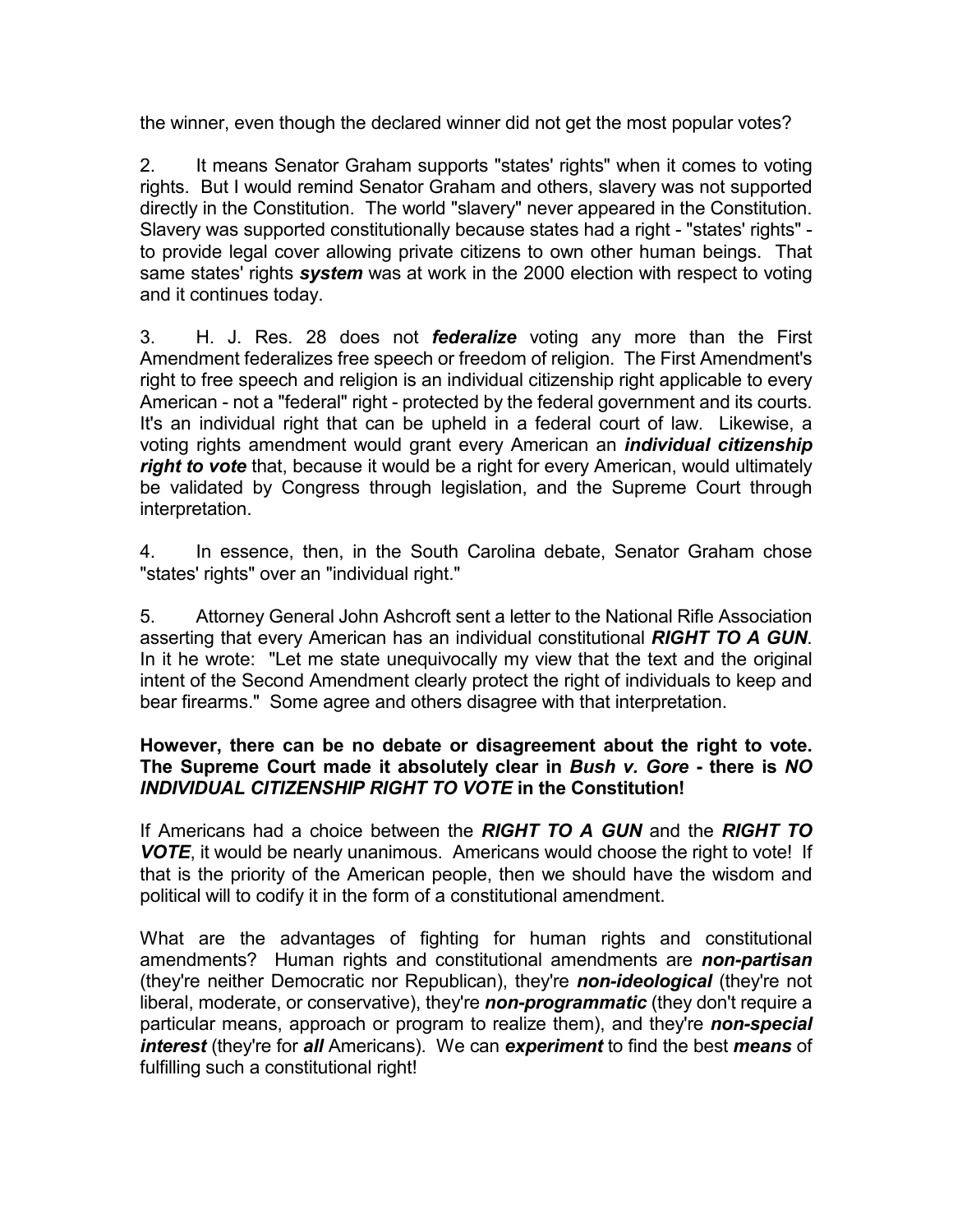August 6th was the 38th anniversary of the signing of the 1965 Voting Rights Act. But the Voting Rights Act is really misnamed and, to some extent, misleading. It's not actually a voting rights act. In fulfillment of the 15th Amendment to the Constitution, added in 1870, the 1965 Voting Rights Act was actually a Non-Discrimination in Voting Act.

To fulfill the democratic ideal, an affirmative voting rights constitutional amendment still lies in the future. According to Harvard's Constitutional Law Professor Alexander Keyssar one-hundred-and-eight (108) of the one-hundred-and-nineteen (119) nations in the world that elect their representatives to all levels of government in some democratic fashion explicitly guarantee their citizens the right to vote in their Constitution. Both Afghanistan's Constitution and Iraq's interim legal document contains a right to vote. The United States is one of the eleven nations in the world that doesn't provide an explicit right to vote in its Constitution.

If we pass a new voting rights amendment, the next civil rights movement will emerge fighting for congressional legislation that can advance even further the central democratic idea of universal voting - only partially enabled through the 1965 Voting Rights Act, Motor Voter and the Help America Vote Act. With a voting rights amendment, a new civil rights movement would emerge to fight to fully implement the amendment, while also using the federal courts to interpret voting rights more fully.

WHAT CAN I DO? If you would like to help me put this voting rights amendment in the Constitution, call your congressperson at 202.225.3121 (or call their local office) and urge them to become a co-sponsor of H.J. Res. 28. If you need more information about this legislation call my office at 202.225.0773.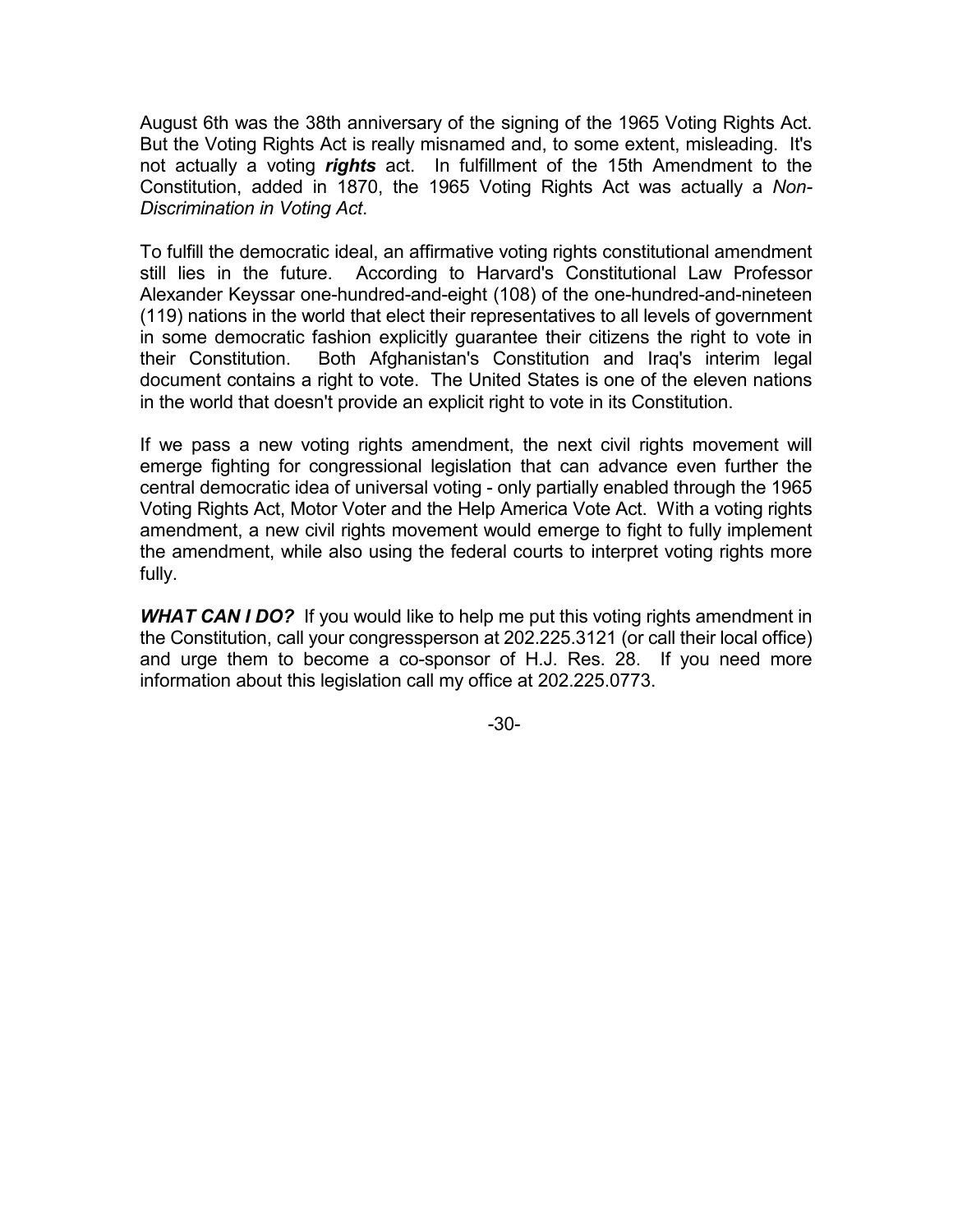#### A Matter Of Priorities: An Immigrant President Or An American "Right To Vote"? USA Today December 7, 2004 By Congressman Jesse L. Jackson, Jr. (D-IL-2)

As a staunch Democrat I support the right of an immigrant to run and become President of the United States after an appropriate amount of time as a naturalized citizen in our country - yes even Republican Arnold Schwarzenegger. (Should the Constitution be amended for Arnold? Martin Kasindorf, December 3, 2004)

But I don't support an immigrant becoming President of the United States *before* the American people have a *citizenship* right to vote!

Most Americans will be surprised - shocked is more like it - to learn that the *right to vote* is not explicitly in the U.S. Constitution. Of the 119 nations that elect their politicians in some democratic manner, 108 of them have the constitutional right to vote - including Afghanistan and the interim document in Iraq. The U.S. is one of the 11 that don't!

You say, "I'm a registered voter and every time there's an election I'm entitled to vote and I vote. What do you mean I don't have a "right to vote?"

I mean as an American you don't have a *citizenship* right to vote. Voting in the United States is a "state right" not a "citizenship right."

The U.S. Supreme Court in *Bush v. Gore* (2000) ruled in very plain language, "the individual citizen has no federal constitutional right to vote for electors for the President of the United States." It's electors in the Electoral College, not the direct popular vote of the people that elects the President and Vice President. State legislatures appoint electors to the Electoral College and those electors can, if they choose, ignore the popular will (vote) of the people in casting their vote.

What's the difference between a *citizenship right* and a *state right*? The First Amendment contains *individual citizenship rights* that go with you *from state to state* (that is, they are the same wherever you are in the U.S.); and they are protected and enforced by the federal government - theoretically you have equal protection under the law by the executive, legislative and judicial branches of the federal government. Therefore, as a result of the First Amendment, every American citizen has an *individual* right to free speech, freedom of assembly, and religious freedom (or to choose no religion at all), regardless of which state you are in - individual rights that are protected by the federal government. A state right is NOT an American citizenship right (that is, not protected by the federal government), but a right defined and protected by each state and limited to that state. Therefore, when it comes to voting, each state, county and local election jurisdiction - and there are 13,000 - is different (separate and unequal) because voting is a *state right*.

But don't the 15th, 19th and 26th Amendments give African Americans, women and 18-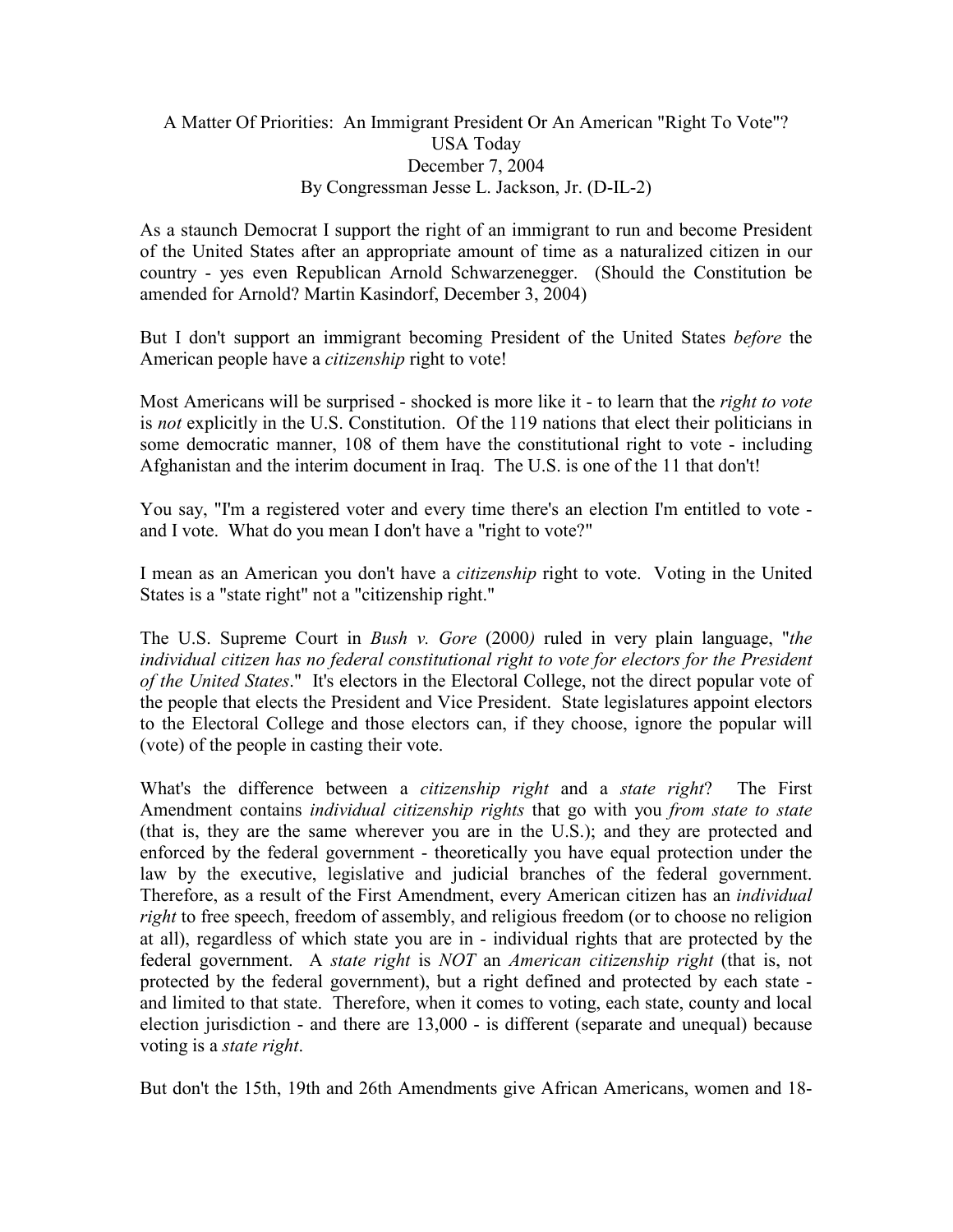year-olds the right to vote? No! Each of those amendments is stated in the negative and guarantees African Americans, women and 18-year-olds respectively non-discrimination in voting. They do not grant them an affirmative individual right to vote that follows them from state-to-state.

That's why I have proposed House Joint Resolution 28, which would add a citizenship right to vote to the Constitution as a new amendment.

Perhaps Democrats and Republicans can find common ground. Democrats should support a constitutional amendment that gives immigrant citizens the right to be President and Republicans should support a citizenship right to vote. Both would advance democracy.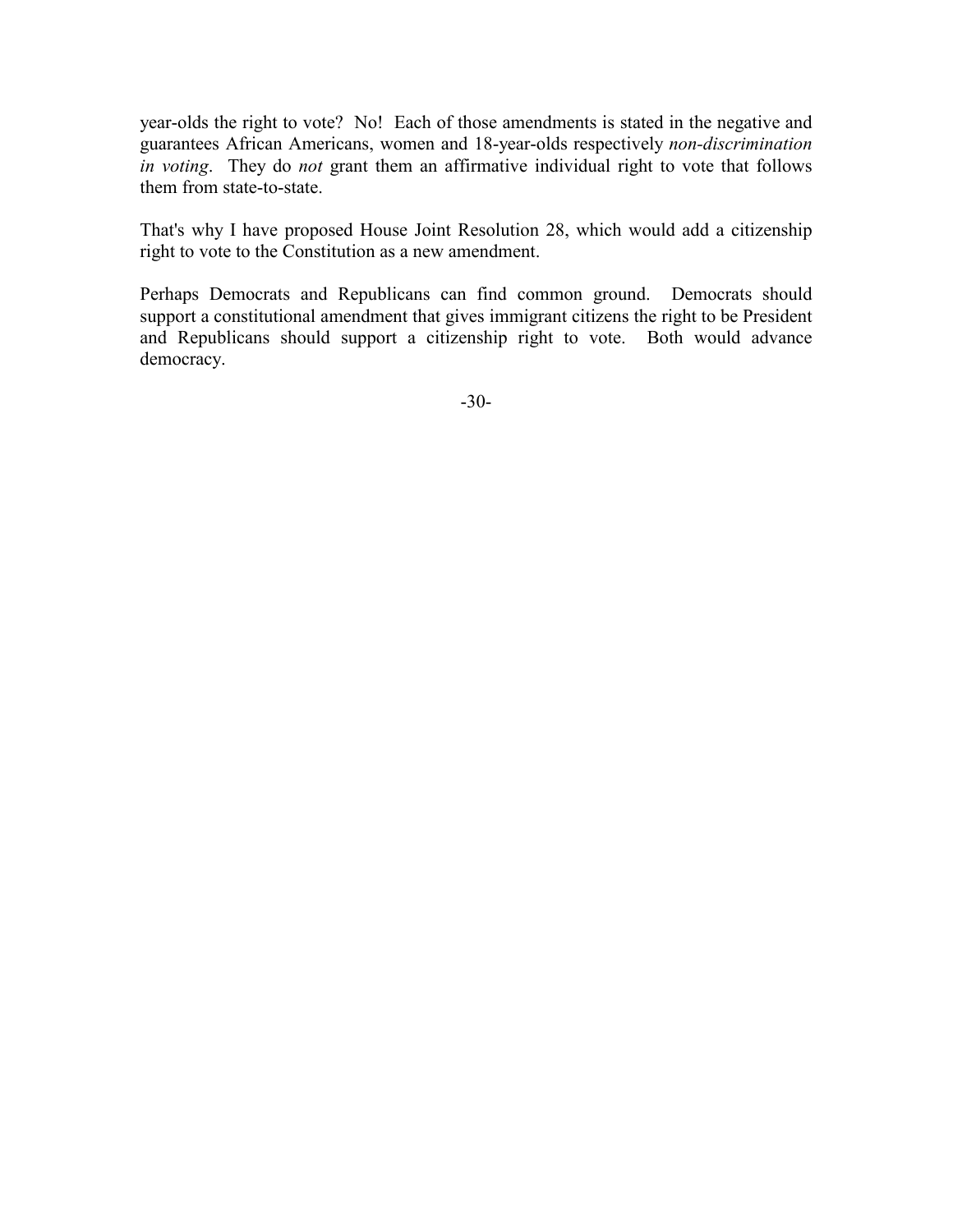## Voting Rights Amendment Dear Colleague #1

April 21, 2004

#### COSPONSOR H.J.RES. 28

#### SUPPORT THE RIGHT TO VOTE

Dear Colleague:

One hundred and thirty four years after the ratification of the  $15<sup>th</sup>$  amendment, I am deeply concerned that Americans still do not have a constitutionally protected right to vote. As demonstrated by the 2000 presidential elections, eligible and registered voters are still denied the right to vote. Today, I ask you to finally correct this situation and support H.J. Res. 28, the proposed amendment to the Constitution of the United States regarding the right to vote.

On November 2, 2004, millions of Americans from every state and every precinct will head to polling places to cast a ballot for the next president despite the fact that at present there is no affirmative right to vote in the Constitution. The Constitution protects against *discrimination* in voting, but the right to vote is under state jurisdiction - "states' rights." As a result, states (and approximately 13,000 local election jurisdictions) determine their own voting procedures, including ballot design, and have the exclusive right to appoint presidential electors. Such power led to the voting irregularities and voter confusion prevalent in many states during the 2000 presidential election. In fact, according to a study by the joint Cal Tech and MIT Voting Technology Project, between four and six million voters were unable to vote due to confusing ballot design, registration difficulties and tactical suppression of voting at the state level. Only an amendment to the Constitution adding an individual right to vote can lead to a national voting standard that will prevent future electoral quagmires and ensure that every votes counts.

I have introduced H.J. Res. 28 proposing an amendment to the Constitution of the United States regarding the right to vote. This amendment would guarantee that all American citizens, 18 and over would have a federally protected, individual right to vote. In other words, the vote would be put in the same category as the First Amendment's freedom of speech, assembly and religion. Each state would administer elections based on federal standards legislated by Congress. Finally, while leaving the Electoral College in place this amendment would guarantee that state electors would be required to vote for the candidate for President and Vice-President who received a majority of the popular vote in the State or District.

A voting rights amendment is strongly needed and long overdue. If you have questions or want to become a cosponsor of H.J. Res. 28 please have your staff contact my office at 5-0773.

Sincerely,

Neutru An

Jesse Jackson, Jr. Member of Congress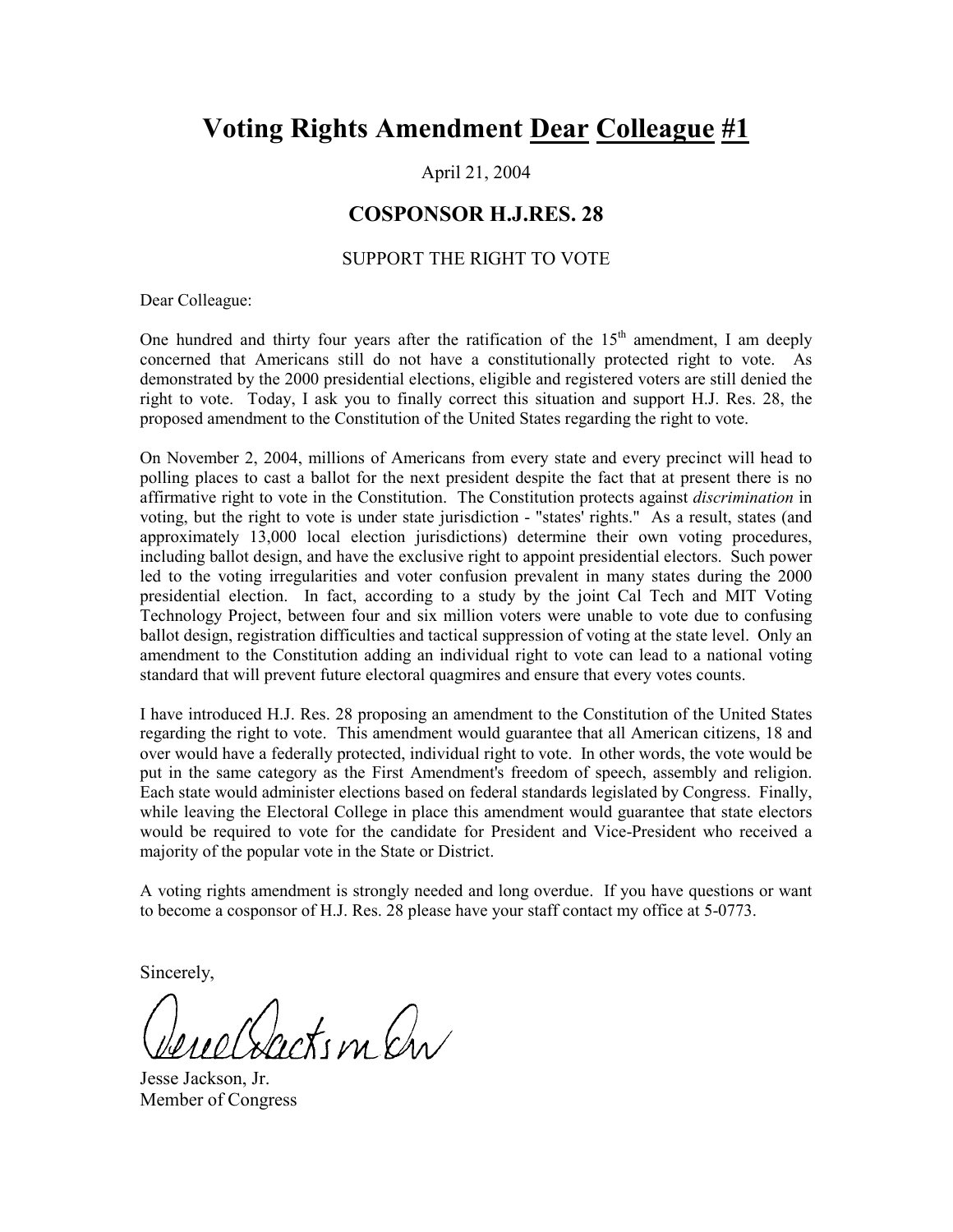### Voting Rights Amendment Dear Colleague #2

August 13, 2004

### Fix These Headlines… Fix Our Voting Problems Support H.J. Res. 28 the Right to Vote Amendment

Dear Colleague:

Consider the deeply troubling newspaper headlines from across the nation. With less than three months before the next presidential election, voters likely will suffer many of the same electoral problems - confusing ballots, malfunctioning voting machines, improper disenfranchisement that were rampant during the 2000 presidential debacle. This is unacceptable!

It is time that we fix our electoral system. It is time that we fix these headlines.

I ask you to support H.J. Res. 28, a proposed amendment to the U.S. Constitution to add an explicit individual right to vote. Contrary to popular belief we have no federally protected individual right to vote in the Constitution. While the Constitution protects against overt racial, gender and age discrimination in voting - 15th, 19th, 26th Amendments - the administration of our voting system falls under state jurisdiction. As a result, states determine their own voting procedures, including ballot design, voting equipment, and retain the exclusive right to appoint presidential electors. Such power led to the voting irregularities and voter confusion prevalent in many states during the 2000 presidential election. Only an amendment to the Constitution, adding an individual right to vote, can lead to a unitary voting system that will prevent future electoral quagmires, and ensure that every votes counts.

H.J. Res. 28 would guarantee that all American citizens 18-and-over would have a federally protected, individual right to vote. Each state would administer elections based on uniform federal standards legislated by Congress. Finally, while leaving the Electoral College in place, this amendment would guarantee that state electors would be required to vote for the candidate for President and Vice-President who received a majority of the popular vote in each of their respective State or District.

A voting rights amendment is strongly needed and long overdue. If you have questions or want to become a cosponsor of H.J. Res. 28 please contact me or have your staff contact Frank Watkins in my office at 5-0773.

Sincerely,

Rockin an

Jesse Jackson, Jr. Member of Congress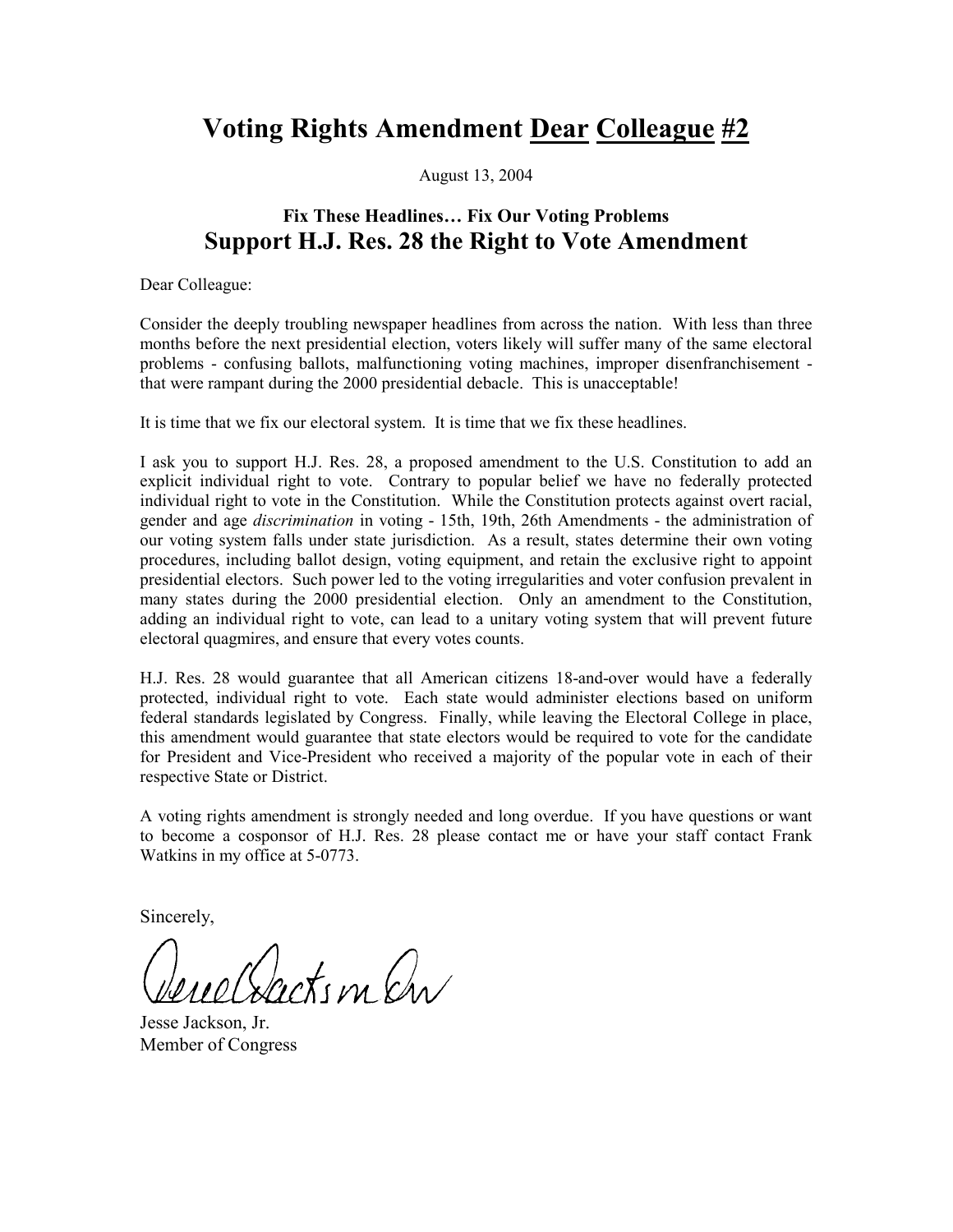### Support H.J. Res. 28, the proposed amendment to add Right to Vote

Dear (Fill in name of Congressperson here)

I am writing to urge you to cosponsor H.J. Res. 28, a proposed constitutional amendment to guarantee the right to vote.

Most Americans believe that voting is a fundamental, inalienable right of American citizenship. They want our voting system to be the pinnacle of our democracy - fair, efficient and accurate. But at present, neither is true. In every election, whether at the national or state level tens of thousands of eager, registered voters are wrongly denied the ability to vote or their votes simply go uncounted. In fact, according to a recent study by the joint Caltech and MIT Voting Technology Project between 4-6 million votes never counted in the last presidential election due to poor ballot design, registration difficulties and tactical suppression of voters all on the state level. This is both unacceptable and undemocratic.

Problems with our electoral process are founded on a simple fact: there is no affirmative right to vote in the Constitution. The Constitution only protects against overt discrimination based on race (15<sup>th</sup> amendment); sex (19<sup>th</sup> amendment); and age (26<sup>th</sup>) amendment). The states regulate voting policies and procedures, and hold the exclusive authority to select presidential electors. In other words, there are at least fifty separate sets of law handling voting. Since counties and, in the case of some states, townships run elections, there are effectively more than 10,000 separate voting systems in America – often underfunded and unaccountable for their performances. It is not hard to imagine that voting irregularities occur. As demonstrated by the presidential election in 2000, many states have failed to establish voting policies that ensure fair, efficient and accurate elections.

Furthermore, some states legally disenfranchise adult citizens who would be able to vote in most states. Close to five million American citizens today cannot vote due to a felony conviction. Every single one of those people could vote if they lived in one of the states that did not choose to take their voting rights away. The presidential commission headed by Gerald Ford and Jimmy Carter, led by both prominent Democrats and Republicans, called for states to change this policy. They realized that the right to vote is just that: a right, not a privilege.

#### Here is what H.J. Res. 28 would do to ensure that the ability to vote should be a right for all not a privilege for the few.

1. H.J. Res. 28 would require Congress to protect the individual right to vote by developing national minimum standards that all states must follow and be encouraged to improve upon to ensure that every registered voter vote is counted.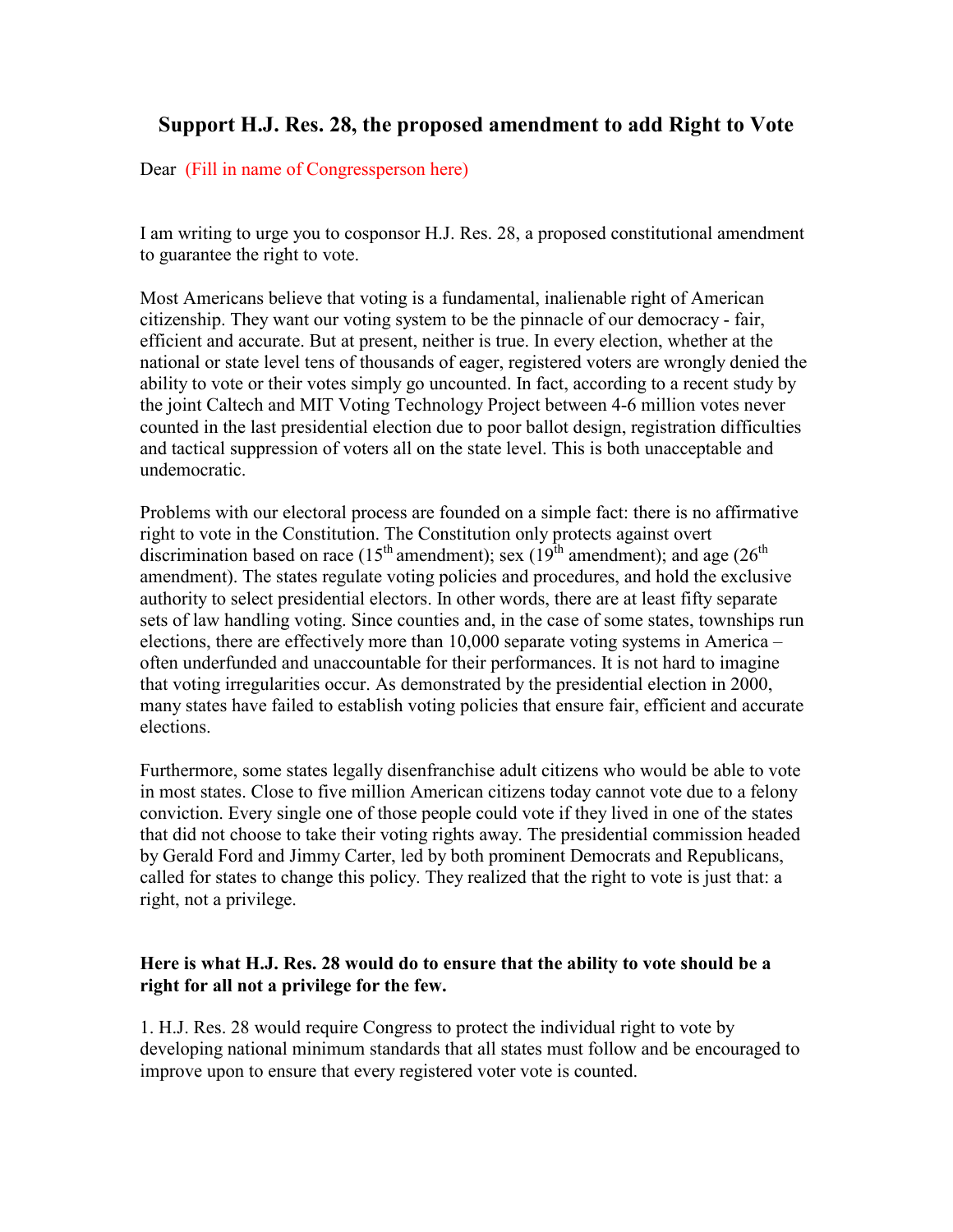2. H.J. Res. 28 would guarantee that all American citizens 18 and over have an individual right to vote. This would effectively eliminate the targeted voter disenfranchisement that presently occurs.

3. H.J. Res. 28 would leave the electoral college intact,, but would prevent a state legislature from overriding the popular vote in their states..

I ask you again to please cosponsor this legislation and finally grant what most Americans mistakenly believe they already hold, a right to vote.

I look forward to hearing your views on this topic.

Sincerely

(add name and home address here)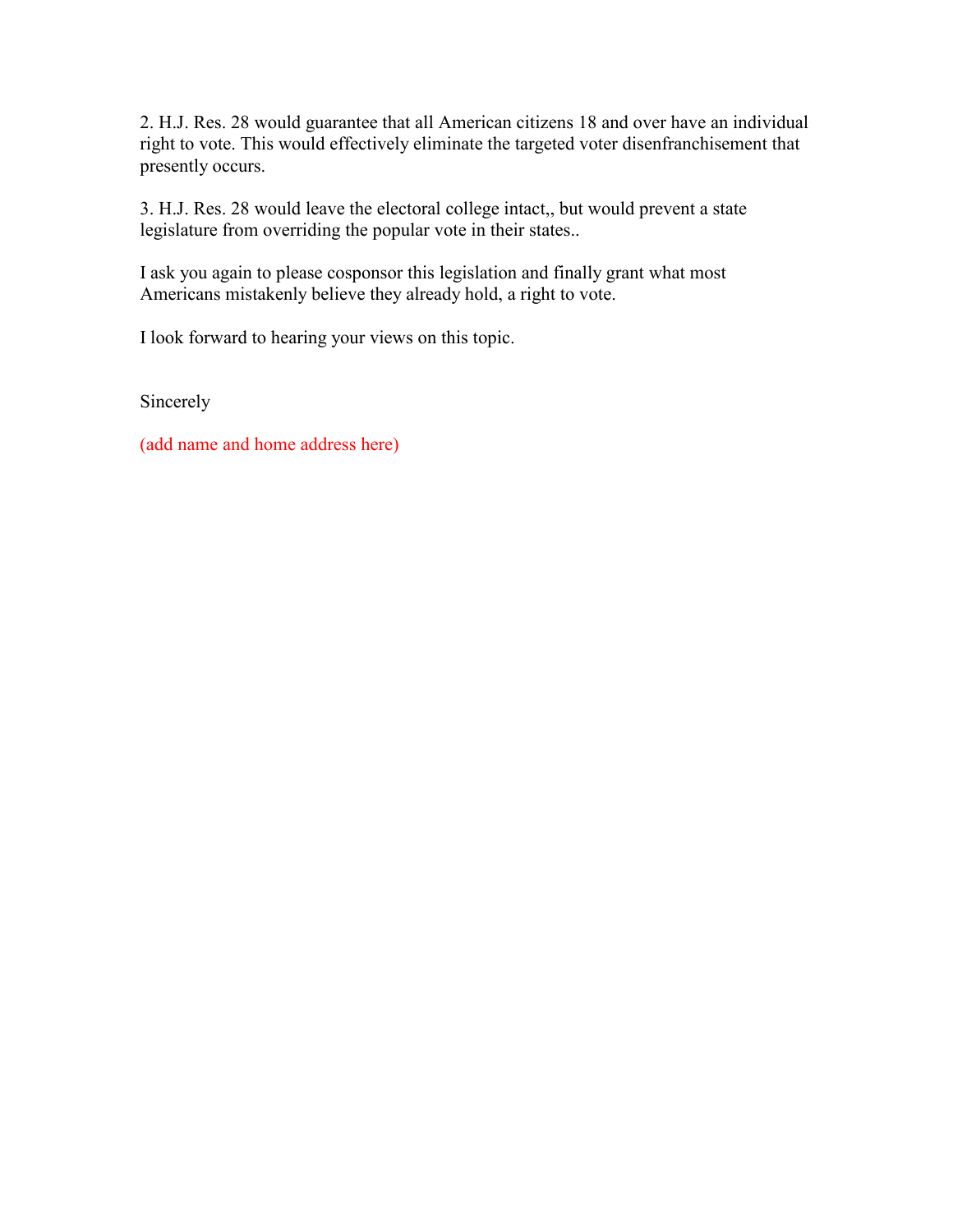## Voting Rights Amendment Model Resolution

MODEL GOVERNMENTAL OR SECULAR RESOLUTION SUPPORTING THE VOTING RIGHTS AMENDMENT

WHEREAS **with all is also in** is proud of its long and distinguished tradition of fighting for, protecting and preserving the vote; and

WHEREAS has a diverse constituency; and

WHEREAS the preservation of equal access to the vote is essential to the welfare and security of a democratic society; and

WHEREAS the U.S. Constitution does not presently guarantee an individual citizenship right to vote, but only provides for non-discrimination in voting on the basis of race, sex, and age; and

WHEREAS in Bush v Gore (2000) the U.S. Supreme Court declared "the individual citizen has no federal constitutional right to vote for electors for the President of the United States"; and

WHEREAS voting in the United States is a *state right* and is overseen by approximately 13,000 different local election administrations, which are separate and unequal having a wide variety of voting standards; and

WHEREAS due to this disparity, an individual's right to vote is different in each state and local jurisdiction; and

WHEREAS the separate and unequal nature of voting rights does damage to American democracy, our election system and the values the hold dear; and

WHEREAS the Constitution should ensure the right to vote with one universal standard which federal, state and local governments enforce equally; and

WHEREAS only an amendment to the U.S. Constitution can guarantee an individual citizenship right to vote, provide for a unitary voting system and make sure that every vote is counted; and

WHEREAS only an amendment to the U.S. Constitution would give Congress the power to establish a unitary voting system that would overcome the separate and unequal administration of elections and grant equal protection under the law for all voters.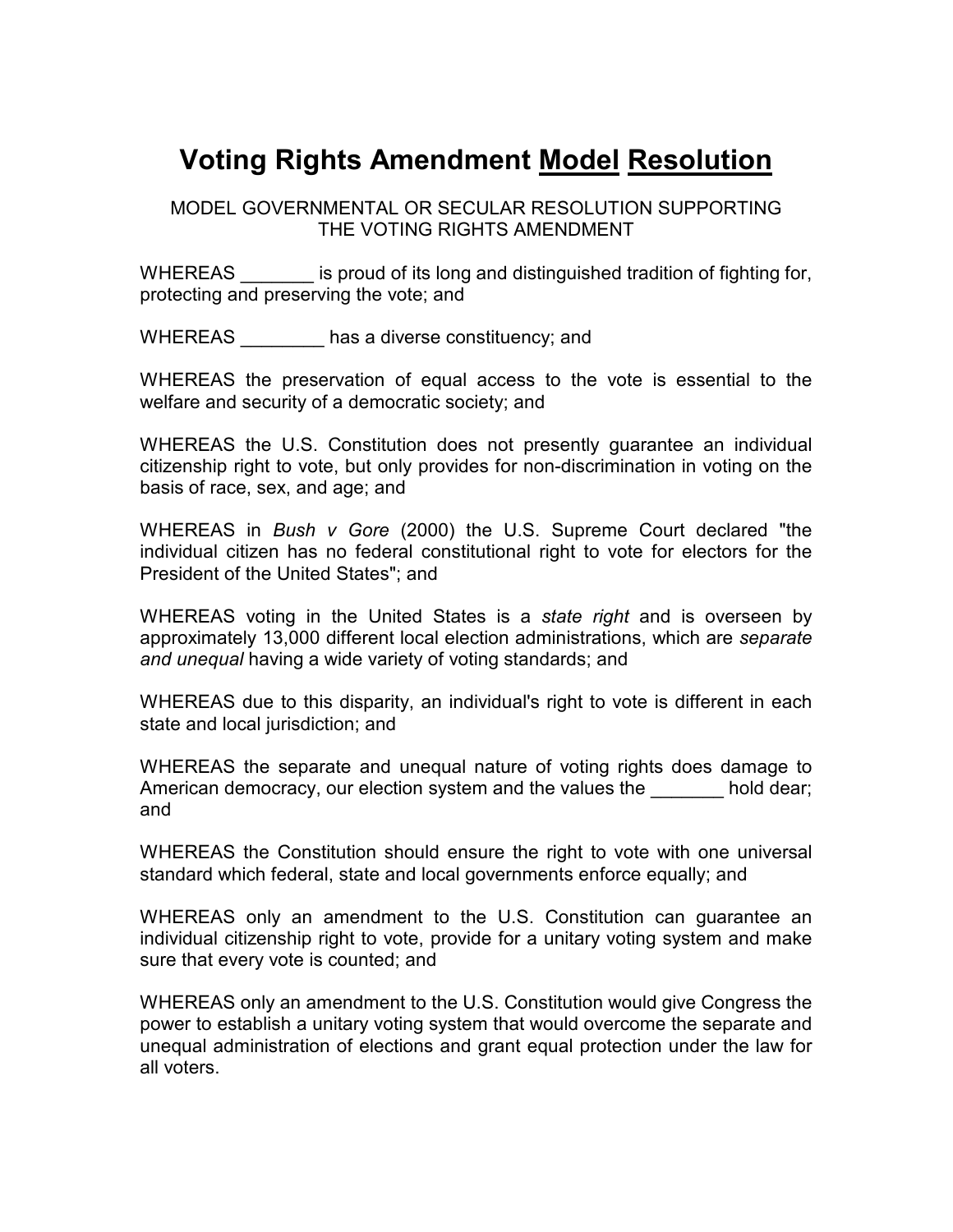THEREFORE BE IT RESOLVED THAT \_\_\_\_\_\_\_ AFFIRMS its strong support for putting an individual citizenship right to vote in the U.S. Constitution; and

BE IT FURTHER RESOLVED THAT THE **EXAMPLE SUPPORTS** congressional legislative and state ratification efforts to enact a constitutional amendment that guarantees an individual citizenship right to vote; and

BE IT FURTHER RESOLVED THAT THE will transmit a copy of this resolution to all U.S. Senators and all U.S. Representatives accompanied by a letter urging them to support efforts to pass a constitutional amendment guaranteeing an individual citizenship right to vote; and

BE IT FURTHER RESOLVED THAT THE will transmit a copy of this resolution to Governor \_\_\_\_\_\_\_, and appropriate members of the State Legislature, accompanied by a letter urging them to support efforts to pass a constitutional amendment guaranteeing an individual citizenship right to vote; and

FINALLY BE IT RESOLVED THAT THE will transmit a copy of this resolution to President Bush and the Attorney General of the United States accompanied by a letter urging them to support efforts to pass a constitutional amendment guaranteeing an individual citizenship right to vote.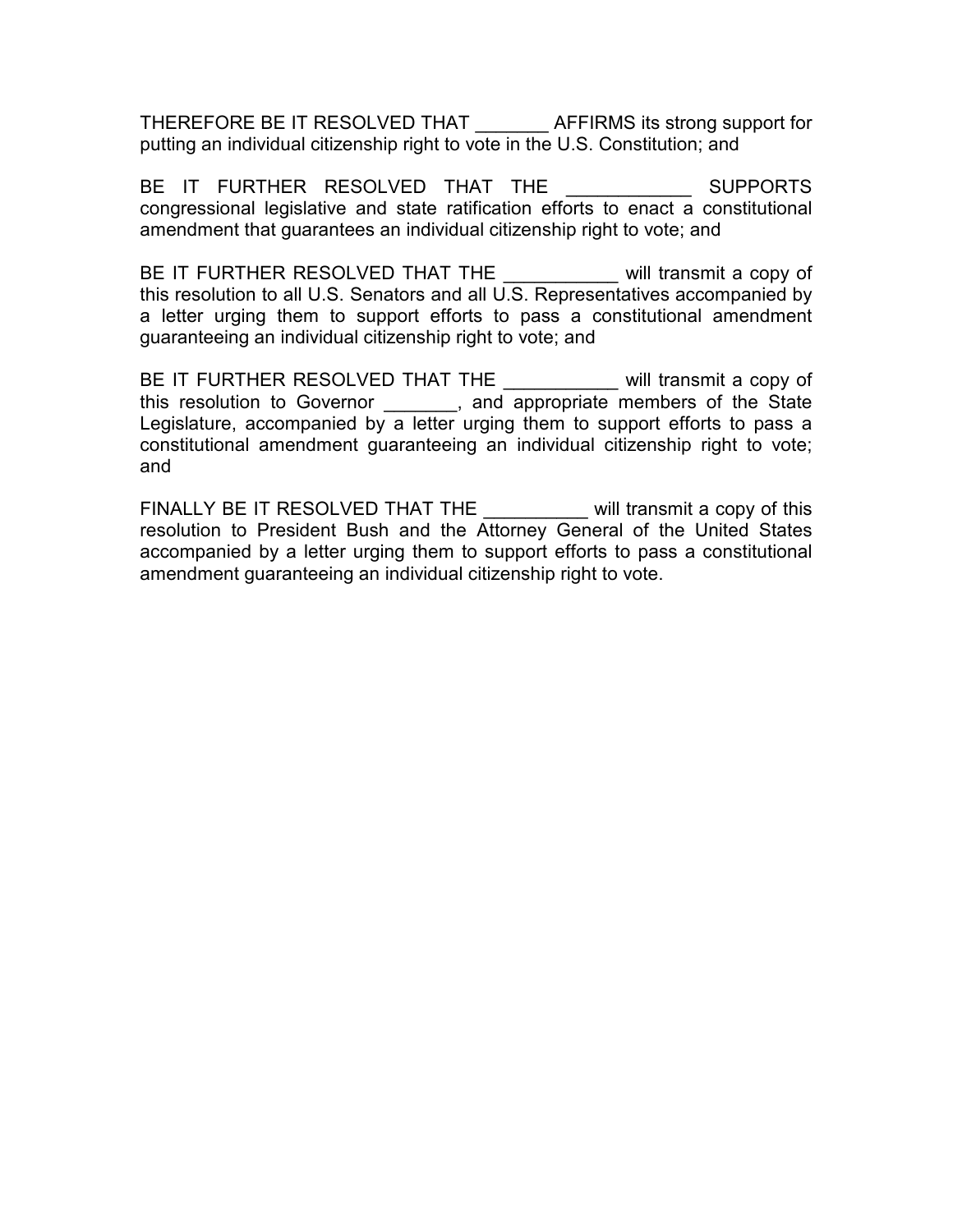## Voting Rights Amendment Model Religious Resolution

Support For Adding A Voting Rights Amendment To The U.S. Constitution

WHEREAS (name of religious body), at the center of its \_\_\_\_\_\_\_\_\_\_\_\_\_\_\_\_\_\_\_\_ (insert the particular religious tradition: Christian, Jewish, Muslim, Buddhist, etc.) faith, affirms the 'inalienable' dignity and worth of every American citizen; and

WHEREAS \_\_\_\_\_\_\_\_\_\_\_\_\_\_\_\_\_\_\_\_\_\_\_ believes that citizen voting is a universal mandate grounded in such dignity and worth; and

WHEREAS \_\_\_\_\_\_\_\_\_\_\_\_\_\_\_\_\_\_\_\_\_\_ celebrates an American government that finds its civic health in its accountability to all its citizens under God; and

WHEREAS public decision through the ballot box is a precious instrument of power and accountability; and

WHEREAS the voting process, in order to be trusted by all, must without fail be available to all; and

WHEREAS the United States Constitution does not guarantee every citizen the right to vote but only requires nondiscrimination in voting on the basis of race, sex and gender; and

WHEREAS by this omission of a federal guarantee of individual voting rights, our country is left with only a state right to vote and consequently thousands of diverse voting procedures, wherein the spiritual offenses of inequity, exclusion and manipulation are apt to dwell; and

WHEREAS recent voting practices are widely acknowledged to have been flawed, often in execution, and therefore questioned in their results; and

WHEREAS \_\_\_\_\_\_\_\_\_\_\_\_\_\_\_\_\_\_\_\_ is in faith committed to justice for all people and finds the flaws in our public voting processes a denial of dignity and respect that can no longer be tolerated; and

WHEREAS the United States Constitution can be amended to ensure for every citizen both the right to vote and a universal voting standard for federal, state and local enforcement; and

WHEREAS an amendment to the United States Constitution has been proposed, flowing from our religious traditions as well as our political heritage and giving practical